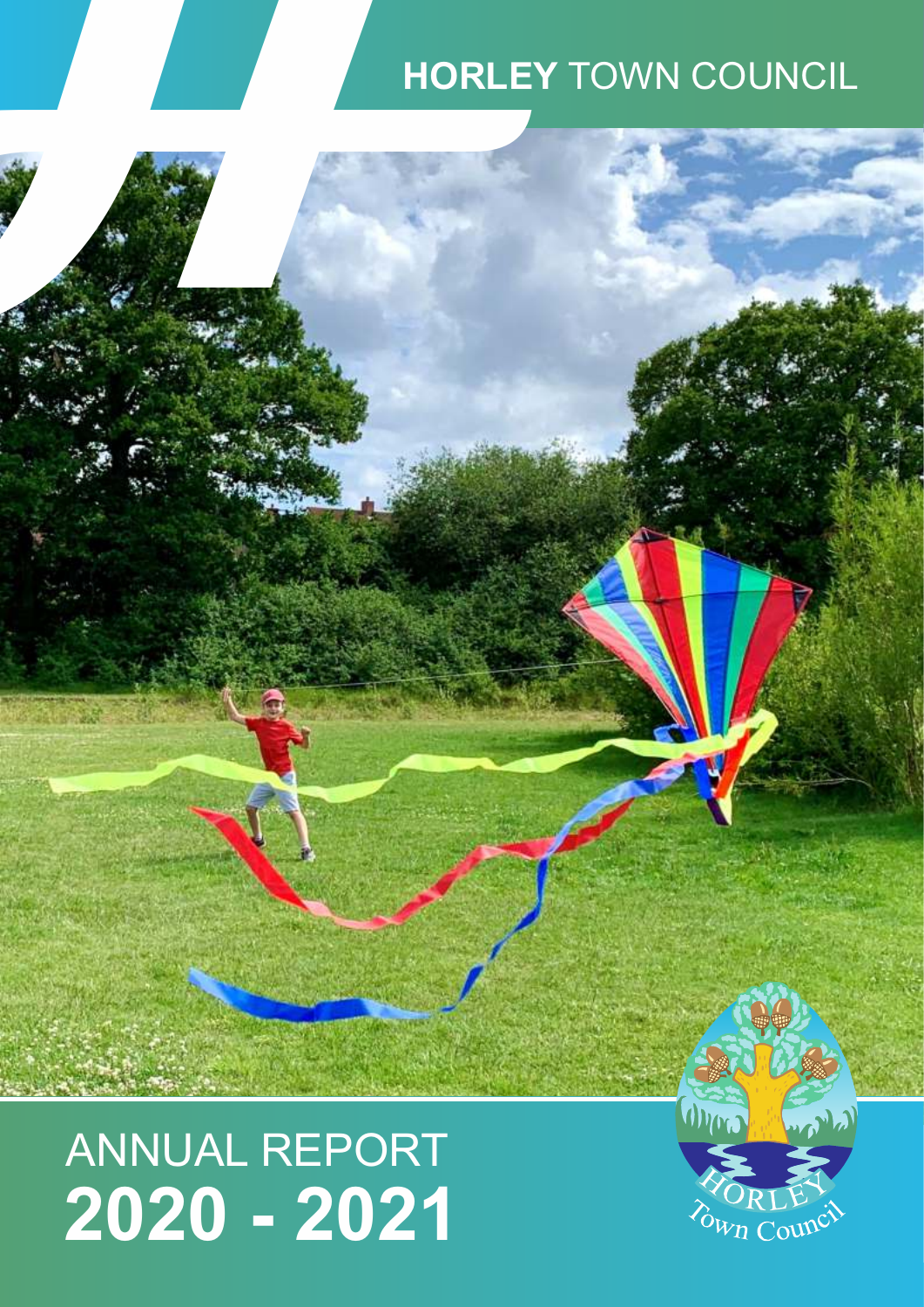# **Contents**

- [Introduction](#page-2-0)  **3**
- [Statistics and Information](#page-3-0) **4**
- [Town Councillors](#page-4-0) **5**
- [Political Balance of the Council](#page-5-0) **6**
- [Committee Membership](#page-6-0) **7**
- [Sub-Committees & Working Groups](#page-7-0) **8**
- [Outside Bodies](#page-8-0) **9**
- [Chairman's Report](#page-9-0) **10**
- [Finance & General Purposes Committee Report](#page-11-0) **12**
- [Leisure & Amenities Committee Report](#page-12-0) **13**
- [Planning and Development Committee Report](#page-13-0) **14**
- [Mayoral Engagements](#page-16-0) **17**
- [Town Awards](#page-17-0)  **18**
- [Horley Edmonds Community Fund](#page-18-0)  **19**
- [Henry Smith Charity](#page-19-0)  **20**
- [Attendance Statistics 2020/21](#page-20-0) **21**
- [Income & Expenditure Account 2019/20](#page-24-0) **25**
- [Balance Sheet 31.3.20](#page-25-0) **26**





**Published June 2021**

### **To contact Horley Town Council**

**01293 784765** 

**Albert Rooms, 92 Albert Road, Horley, Surrey RH6 7HZ**  $\blacktriangledown$ 

**info@horleysurrey-tc.gov.uk @**

**www.horleysurrey-tc.gov.uk**  $\blacktriangleright$ 

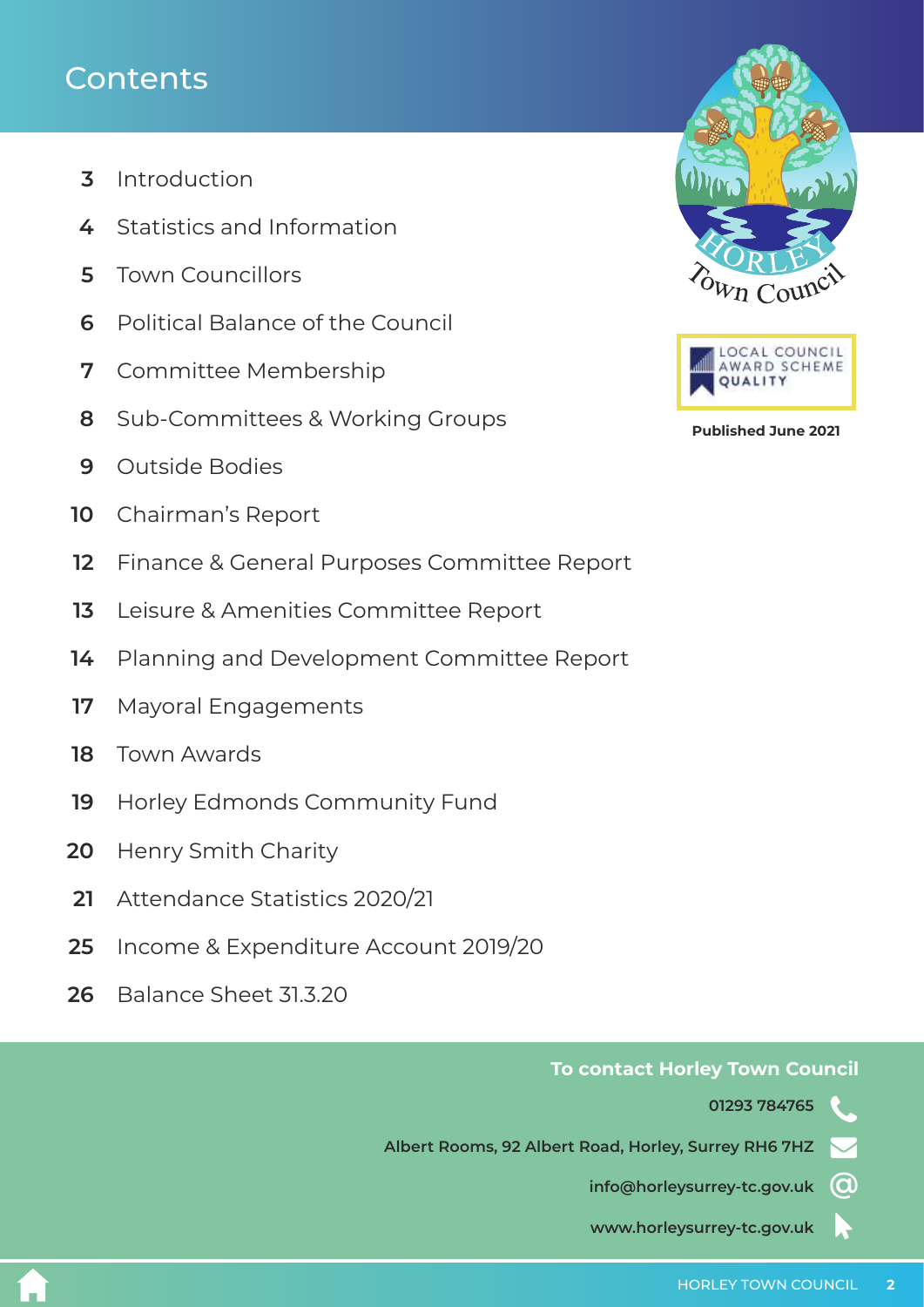<span id="page-2-0"></span>This Annual Report has been prepared by Horley Town Council. We hope that it provides an informative overview into our business performance and activities.

Included within this publication are reports from the Chairman & Town Mayor, together with the statutory reports made by the Town Council's Committee Chairmen. The report further provides detailed information and statistics. At the time of producing this Annual Report, our accounts for 2020/21 are not available, however, we have included information relating to the financial year 2019/20. The unaudited accounts for 2020/21 will be made available to the public for inspection in July 2021. We expect to publish the audited Annual Return on our website in October 2021.

As everyone will know, the Covid-19 pandemic has brought many challenges for the Town Council to overcome in the past year. Fortunately, once social-distancing and the subsequent lockdowns became inevitable, we swiftly began looking at ways to put all the necessary measures in place to keep our daily operations and statutory business running smoothly. We carefully followed all the guidance and restrictions imposed by Central Government in respect of our community buildings, parks and open spaces. Since it was regrettably not possible to hold our public meetings face-to-face, we quickly adapted to holding these virtually on Zoom as permitted under the emergency legislation introduced and to conduct our internal meetings on MS Teams. We were also pleased to be able to hold online polls to fill our two recent Town Councillor vacancies through Co-Option as well as our first virtual Horley Residents Forum which was a great success and very well attended. We have maintained a solid 'business as usual approach' to working remotely with the versatility of Members and staff, with much cooperation demonstrated by residents and the

wider community, to meet with us in a virtual setting to discuss important council matters. It has equally been a difficult year for the Town Council financially with a significant loss of rental income and increased costs arising from the pandemic. The prudent management of our finances over preceding years has retained our sound financial position and, whilst it will be necessary to maintain careful budget monitoring in the coming months, we remain optimistic for the future and aim to support the Horley community in meaningful and innovative ways.

The Horley Town Council website is frequently updated with news items and other important communications as well as Council Agenda and Minutes plus a variety of community and business information. We continually make website enhancements to keep it informative and contemporary whilst ensuring that it meets our legal obligations by remaining fully accessible by everyone under the website accessibility regulations for public sector bodies.

We have produced a list of all Town Councillors and their representation on various Committees and Outside Bodies which are shown later on in this report. An electronic version of the Annual Report is also available from our website www.horleysurrey-tc.gov.uk

Finally, if you have any queries relating to the contents of this Annual Report, then please contact the Town Council Offices at: Telephone: 01293 784765 92 Albert Road, Horley RH6 7HZ Email: town.clerk@horleytown.com

Kind regards and best wishes

Jan Walsh

**Joan Walsh, Town Clerk** *April 2021*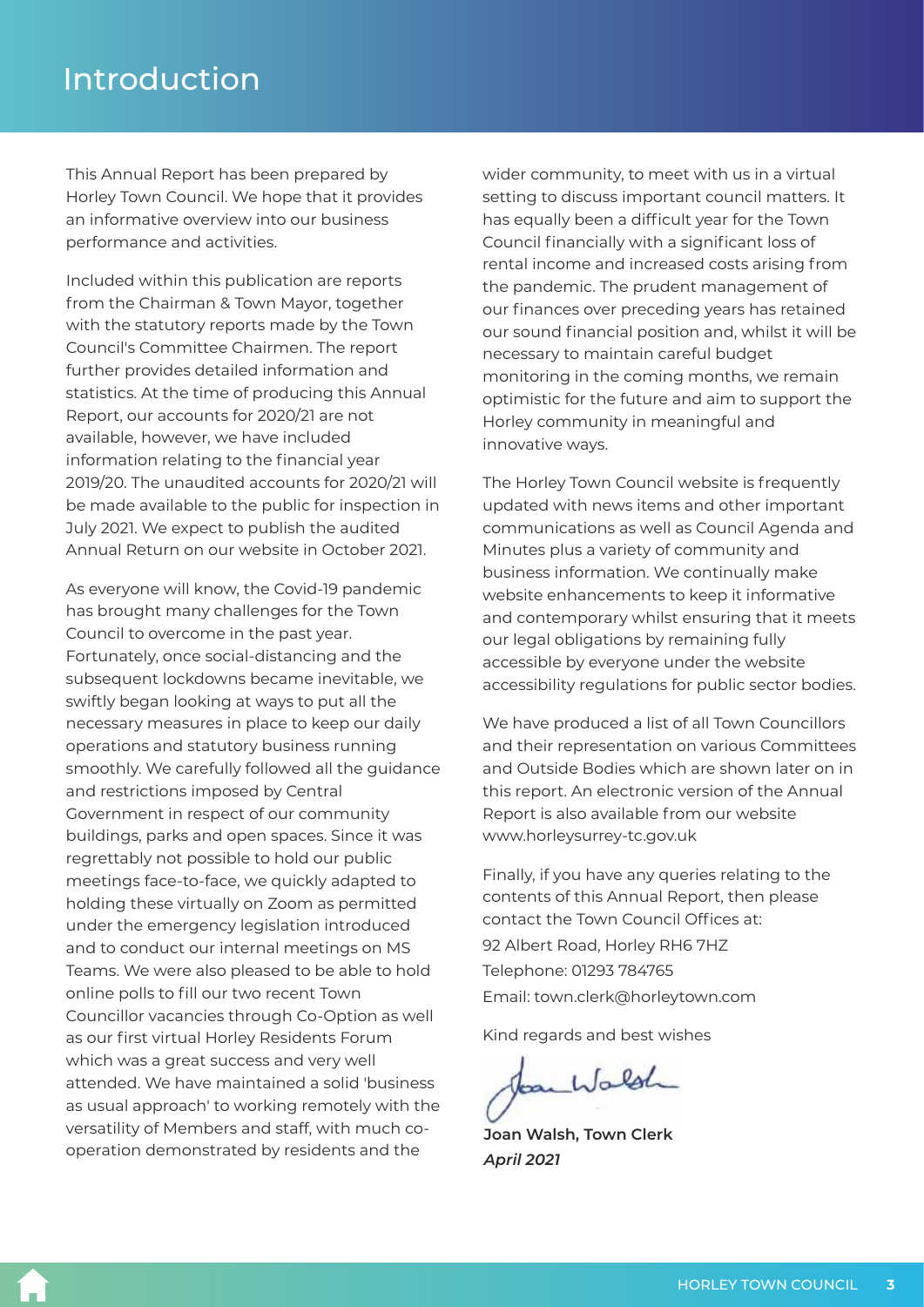<span id="page-3-0"></span>The Town Council is administered as a first-tier Local Government Authority in an area whose County Authority responsibilities are maintained by Surrey County Council and whose Borough Council responsibilities are maintained by Reigate & Banstead Borough Council.

At the last census (2011) there were 23,000 people living within the boundary of this Town Council of which 19,485 are registered electors as at 12 February 2021. However, several new housing developments have now become occupied since the census, so this figure is expected to rise. (The statistics from the 2021 census by the Office for National Statistics were not available at the time of producing this Annual Report.)

The Precept is collected on the Town Council's behalf by Reigate & Banstead Borough Council. For the fiscal year 2021/22, it is set at £428,088. This equates to a sum of £41.51 per Band D household. Please refer to the Finance Chairman's report for more details about the precept.

### **The main responsibilities of the Town Council are:**

- Edmonds Community Hall (Albert Rooms) Lettings
- Allotments (Church Road & Langshott)
- Children's Playgrounds
- Christmas Tree (Town Centre)
- Horley Recreation Ground
- Church Meadows
- Court Lodge Fields
- Emlyn Meadows
- Football Pitch Hire at Court Lodge Playing Fields
- Hanging Baskets & Town Centre Planters
- Horley in Bloom
- 'Café In The Park' (Horley Recreation Ground)
- Innes Sports Pavilion (Court Lodge Playing Fields)
- Memorial Gardens
- Michael Crescent Centenary Park
- eNewsletter (distribution by email and paper version available on request)
- Planning and Development Consultation
- Saturday Market
- Tennis Courts
- Town Guide
- $\bullet$  War Memorial
- Website and Social Networking
- Working in Partnership with the Horley Town Management Group
- Working in Partnership with Reigate & Banstead Borough Council
- Working in Partnership with Surrey County Council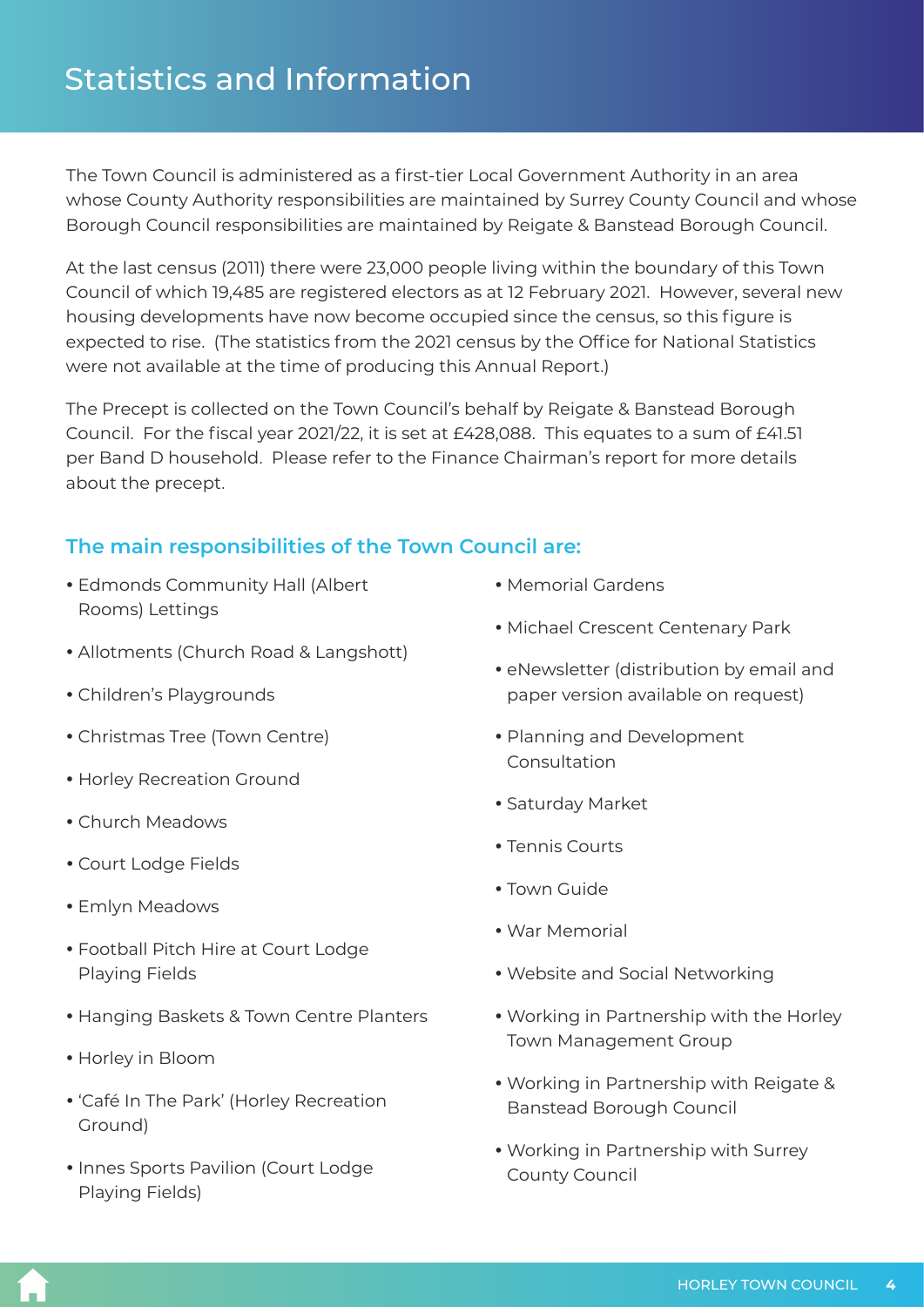# <span id="page-4-0"></span>Town Councillors

### **Horley Central North (2)**

| Adrian Kitajewski      | <b>CON</b> | adrian.kitajewski@horleysurrey-tc.gov.uk |  |
|------------------------|------------|------------------------------------------|--|
| Jerry Hudson           | <b>CON</b> | jerry.hudson@horleysurrey-tc.gov.uk      |  |
| Horley East (4)        |            |                                          |  |
| Jante Baird            | <b>CON</b> | jante.baird@horleysurrey-tc.gov.uk       |  |
| Helen Kitajewski       | <b>CON</b> | helen.kitajewski@horleysurrey-tc.gov.uk  |  |
| Robert Marr            | <b>CON</b> | robert.marr@horleysurrey-tc.gov.uk       |  |
| <b>Martin Saunders</b> | <b>RA</b>  | martin.saunders@horleysurrey-tc.gov.uk   |  |
| Horley South (5)       |            |                                          |  |
| Hannah Avery           | <b>CON</b> | hannah.avery@horleysurrey-tc.gov.uk      |  |
| Jordan Beech           | <b>CON</b> | jordan.beech@horleysurrey-tc.gov.uk      |  |
| Samantha Marshall      | <b>CON</b> | samantha.marshall@horleysurrey-tc.gov.uk |  |
| David Powell           | <b>CON</b> | david.powell@horleysurrey-tc.gov.uk      |  |
| Rob Spencer            | <b>LAB</b> | rob.spencer@horleysurrey-tc.gov.uk       |  |
| Horley Upper North (1) |            |                                          |  |
| Fiona Stimpson         | <b>CON</b> | fiona.stimpson@horleysurrey-tc.gov.uk    |  |
| Horley West (6)        |            |                                          |  |
| James Baker            | <b>CON</b> | james.baker@horleysurrey-tc.gov.uk       |  |
| Giorgio Buttironi      | <b>CON</b> | giorgio.buttironi@horleysurrey-tc.gov.uk |  |
| Mike George            | RA         | mike.george@horleysurrey-tc.gov.uk       |  |
| Ganesh Kumar           | <b>CON</b> |                                          |  |
| Simon Marshall         | CON        | simon.marshall@horleysurrey-tc.gov.uk    |  |
| Wayne Philips          | <b>CON</b> | wayne.philips@horleysurrey-tc.gov.uk     |  |
| VACANT                 |            |                                          |  |

*Ganesh Kumar resigned from the Council on 19 December 2020. Hannah Avery and Jordan Beech were co-opted to the Council on 27 October 2020.*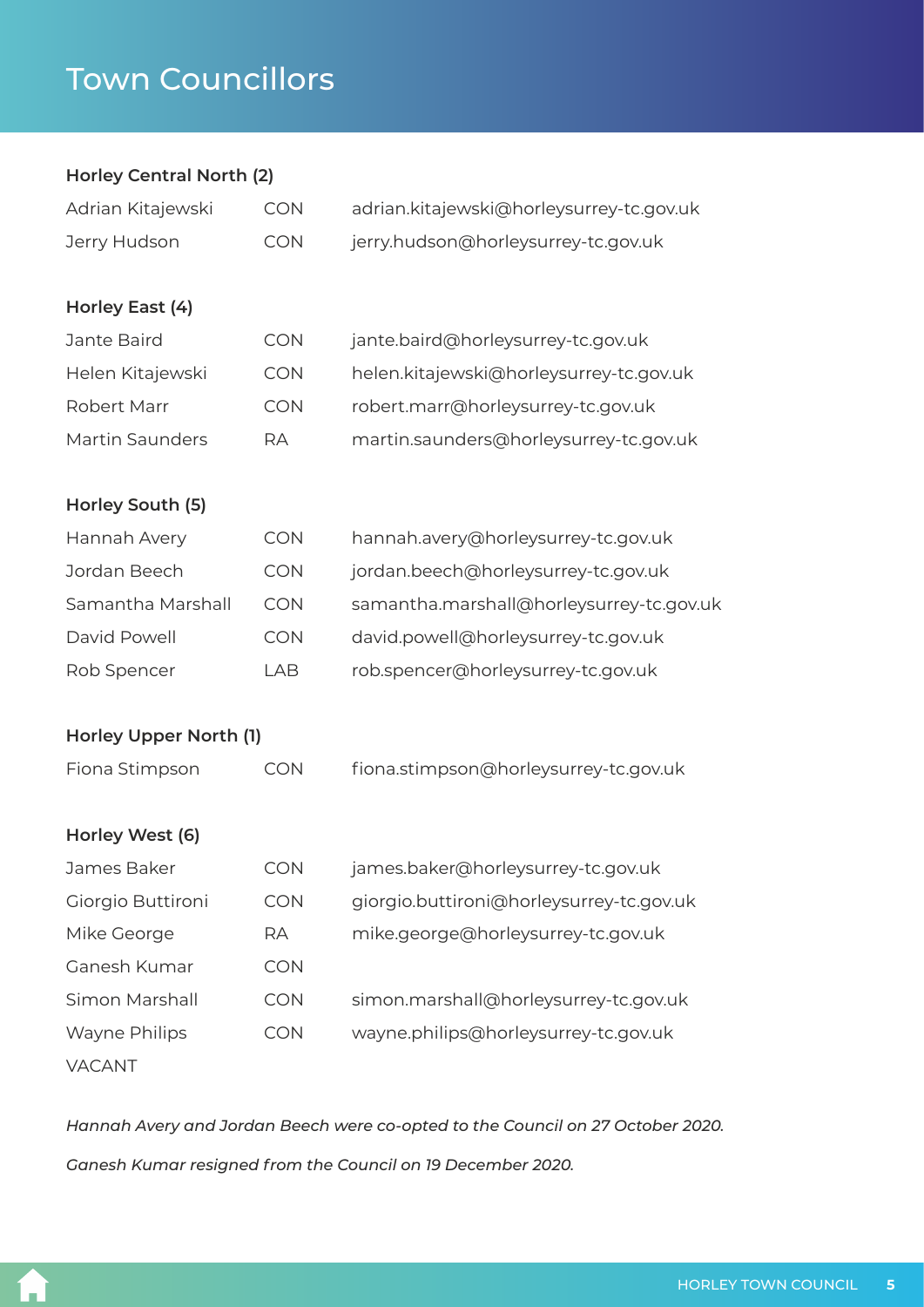# <span id="page-5-0"></span>Political Balance of the Council

## Committees



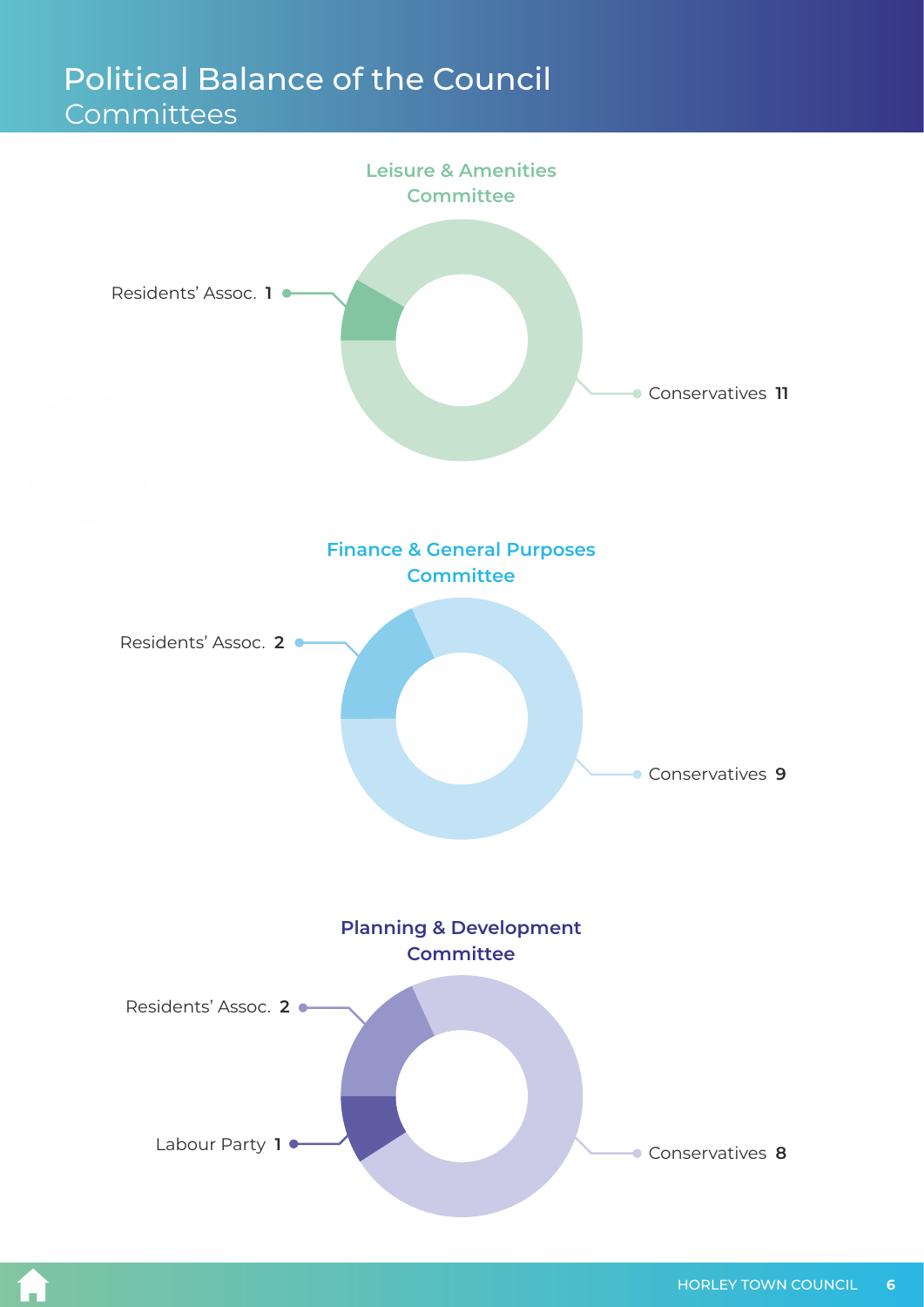# <span id="page-6-0"></span>Committee Membership 2020-21

**Chairman & town mayor:** Cllr David Powell **Vice-chairman of the council:** Cllr Samantha Marshall

### **Leisure & Amenities Committee**

Jordan Beech Helen Kitajewski Samantha Marshall Hannah Avery Jante Baird James Baker Mike George Jerry Hudson Ganesh Kumar Robert Marr **Fiona Stimpson (Vice-Chairman)** David Powell **Simon Marshall (Chairman)**

### **Finance & General Purposes Committee**

Martin Saunders Mike George David Powell Jordan Beech Jante Baird Ganesh Kumar Robert Marr Adrian Kitajewski **Samantha Marshall (Vice-Chairman)** Simon Marshall **Helen Kitajewski (Chairman)** Wayne Philips

### **Planning & Development Committee**

### **Mike George (Chairman)** Giorgio Buttironi James Baker **Jerry Hudson (Vice-Chairman)** Hannah Avery

Rob Spencer Simon Marshall David Powell Martin Saunders Fiona Stimpson Samantha Marshall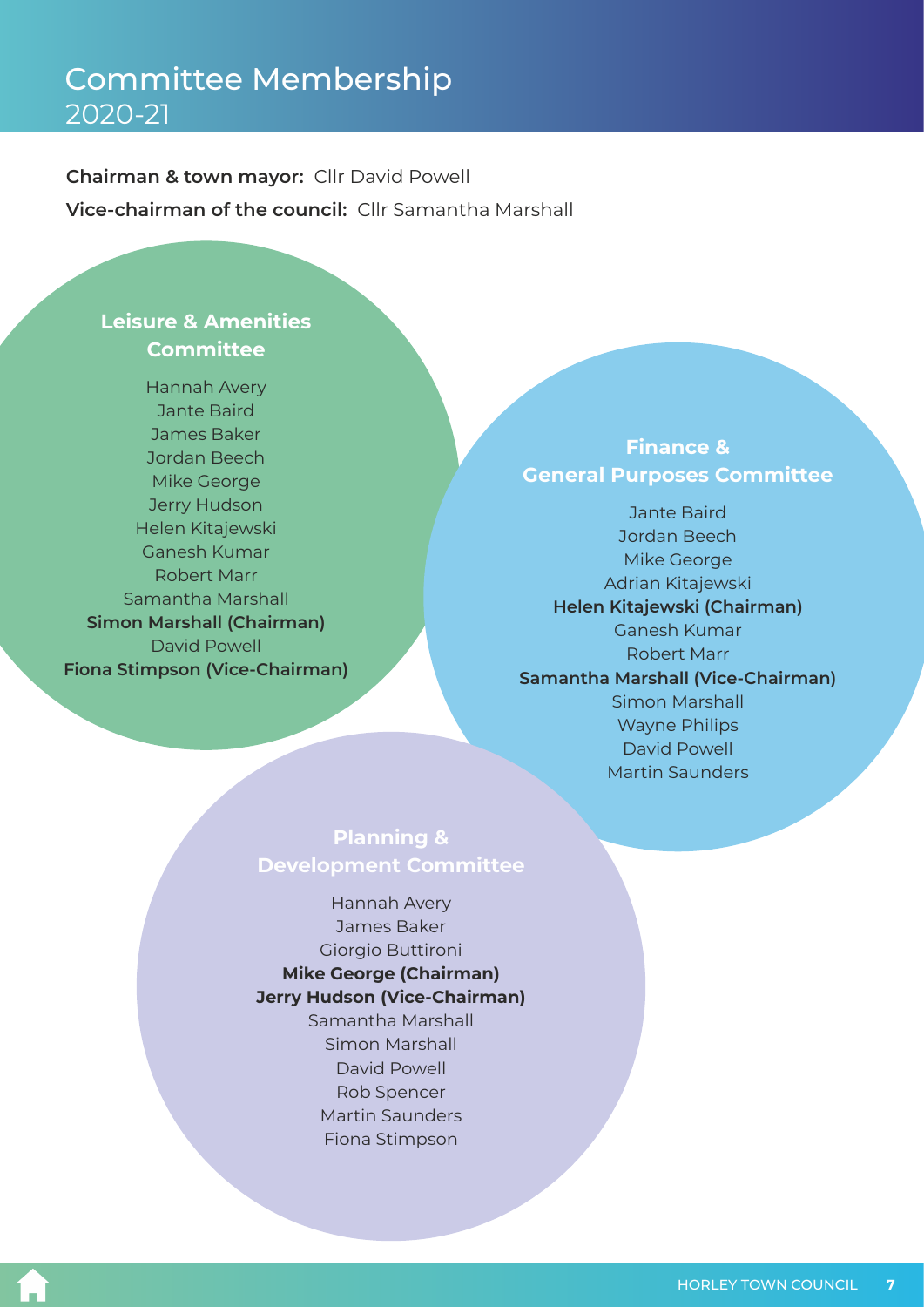# <span id="page-7-0"></span>Sub-Committees & Working Groups 2020-21

| <b>Sub-Committee</b>                                                                                                                                                                    | <b>Councillor(s)</b>                                                                                                                                                                                           | <b>Reporting to:</b>                  |  |
|-----------------------------------------------------------------------------------------------------------------------------------------------------------------------------------------|----------------------------------------------------------------------------------------------------------------------------------------------------------------------------------------------------------------|---------------------------------------|--|
| Café in the Park Working<br>Group                                                                                                                                                       | Council Chairman, Jante Baird, Jerry<br>Hudson, Fiona Stimpson                                                                                                                                                 | <b>Full Council</b>                   |  |
| <b>Horley Town Council and</b><br><b>Reigate &amp; Banstead</b><br><b>Borough Council Liaison</b><br>Committee                                                                          | Council Chairman & Vice-Chairman plus<br>Committee Chairmen / Vice-Chairmen                                                                                                                                    | <b>Full Council</b>                   |  |
| Leaders' Group                                                                                                                                                                          | Council Chairman & Vice-Chairman plus<br>Committee Chairmen / Vice-Chairmen                                                                                                                                    | Full Council /<br>Committee concerned |  |
| <b>Staff Committee</b>                                                                                                                                                                  | Chairman & Vice Chairman of Council,<br>Committee Chairmen                                                                                                                                                     | <b>Full Council</b>                   |  |
| <b>Town Plan Action</b><br><b>Delivery Group</b>                                                                                                                                        | Robert Marr (Chairman), Mike George, Helen<br>Kitajewski, Simon Marshall, David Powell                                                                                                                         | <b>Full Council</b>                   |  |
| <b>Planning Applications</b><br><b>Sub-Committee</b>                                                                                                                                    | Planning & Development Chairman &<br>Vice-Chairman, James Baker                                                                                                                                                | Planning &<br>Development             |  |
| Communications<br>Sub-Committee                                                                                                                                                         | Mike George, Adrian Kitajewski, Helen<br>Kitajewski, Samantha Marshall, Wayne<br>Philips, Martin Saunders                                                                                                      | Finance & General<br>Purposes         |  |
| <b>Resilience &amp; Emergency</b><br><b>Plan Sub-Committee</b>                                                                                                                          | David Powell, Jante Baird, Mike George,<br>Helen Kitajewski                                                                                                                                                    | Finance & General<br>Purposes         |  |
| <b>Internal Audit Review</b><br><b>Sub-Committee</b>                                                                                                                                    | Finance & General Purposes Chairman and<br>Vice-Chairman                                                                                                                                                       | Finance & General<br>Purposes         |  |
| <b>Environment Working</b><br>Group                                                                                                                                                     | Mike George, David Powell, Martin Saunders,<br>Richard Bethell (local resident), Mike<br>Humphrey (local resident)                                                                                             | Leisure & Amenities                   |  |
| <b>Standing Orders</b><br><b>Sub-Committee</b>                                                                                                                                          | Chairman of Council, Committee Chairmen                                                                                                                                                                        | Finance & General<br>Purposes         |  |
| <b>Grounds Maintenance</b><br><b>Sub-Committee</b>                                                                                                                                      | Leisure & Amenities Chairman &<br>Vice-Chairman, Mike George, David Powell                                                                                                                                     | Leisure & Amenities                   |  |
| Leisure & Amenities Chairman &<br><b>Horley in Bloom Advisory</b><br>Committee<br>Vice-Chairman, Jante Baird, Mike George<br>(plus representatives of other interested<br>local groups) |                                                                                                                                                                                                                | Leisure & Amenities                   |  |
| <b>Horley Open Spaces</b><br><b>Advisory Committee</b>                                                                                                                                  | Leisure & Amenities Chairman & Vice-<br>Chairman Giorgio Buttironi, Mike George,<br>Jerry Hudson, Helen Kitajewski, David Powell<br>(plus representatives of other authorities and<br>interested local groups) | Leisure & Amenities                   |  |

A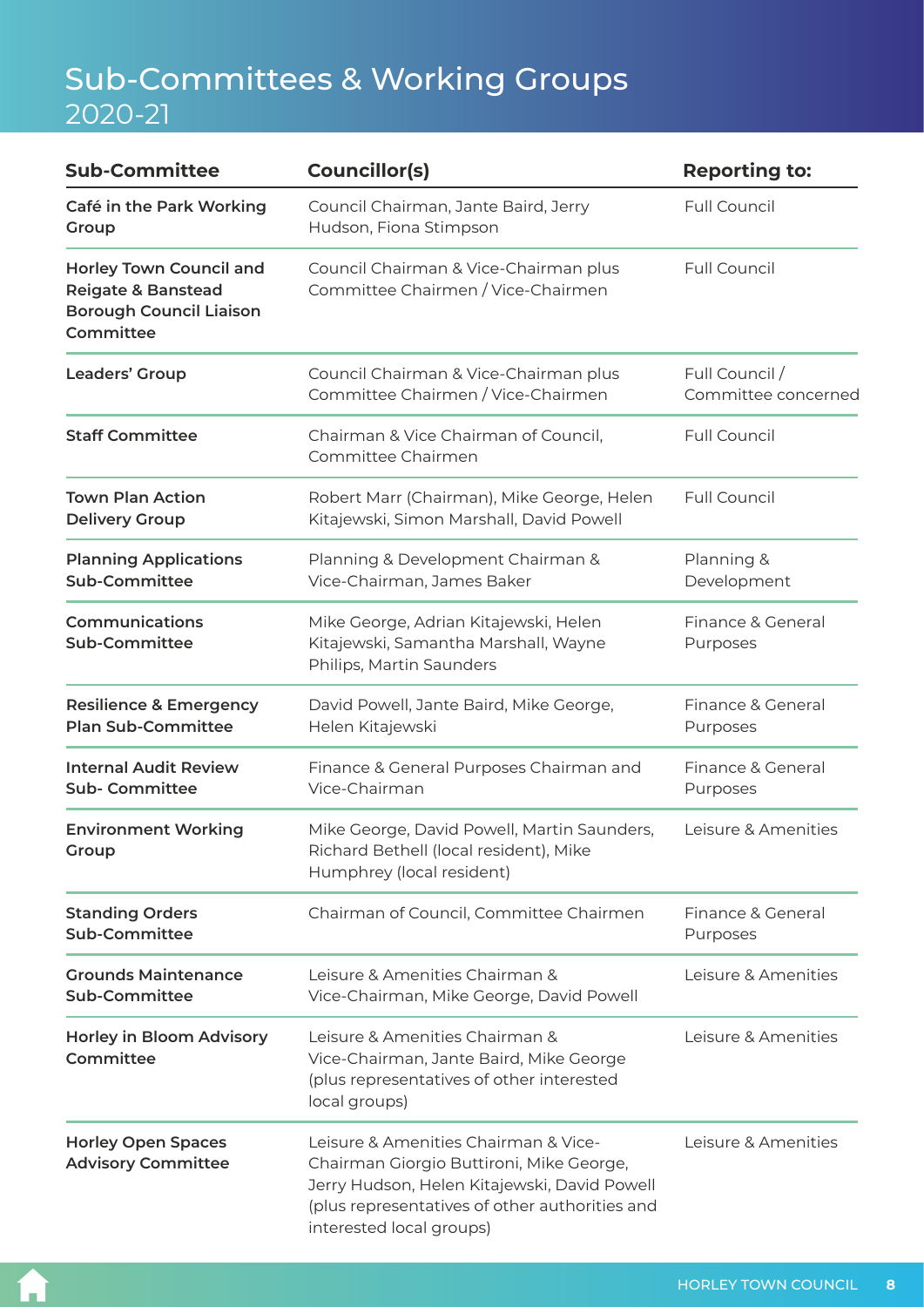# <span id="page-8-0"></span>Outside Bodies 2020-21

| <b>Outside Body</b>                                                                                        | <b>Councillor(s)</b>                                                        | <b>Reporting to:</b>          |  |
|------------------------------------------------------------------------------------------------------------|-----------------------------------------------------------------------------|-------------------------------|--|
| <b>Gatwick Airport</b><br><b>Consultative Committee</b><br>(GATCOM)                                        | Mike George<br>Fiona Stimpson (Substitute)                                  | Planning &<br>Development     |  |
| <b>Horley Regeneration</b><br>Planning & Development Chairman &<br>Vice-Chairman Council Chairman<br>Forum |                                                                             | Planning &<br>Development     |  |
| <b>Horley Town</b><br><b>Management Group</b><br>(HTMG)                                                    | Rob Spencer<br>Simon Marshall                                               | Planning &<br>Development     |  |
| <b>Borough Standards</b><br>Committee                                                                      | David Powell                                                                | Finance & General<br>Purposes |  |
| <b>Surrey Association of</b><br><b>Local Councils (Surrey</b><br>ALC)                                      | Mike George                                                                 | Finance & General<br>Purposes |  |
| <b>Churchyards Committee</b>                                                                               | Mike George, David Powell, Simon<br>Marshall (Substitute) & Head of Leisure | Leisure & Amenities           |  |
| <b>Gatwick Greenspace</b><br>Partnership                                                                   | Mike George, Simon Marshall (Substitute)                                    | Leisure & Amenities           |  |
| <b>Horley Conservation</b><br>Group                                                                        | Leisure & Amenities Chairman/Vice-<br>Chairman (other members welcome)      | Leisure & Amenities           |  |
| <b>Royal British Legion</b><br>David Powell, Samantha Marshall<br>(Horley)<br>(Substitute)                 |                                                                             | Leisure & Amenities           |  |

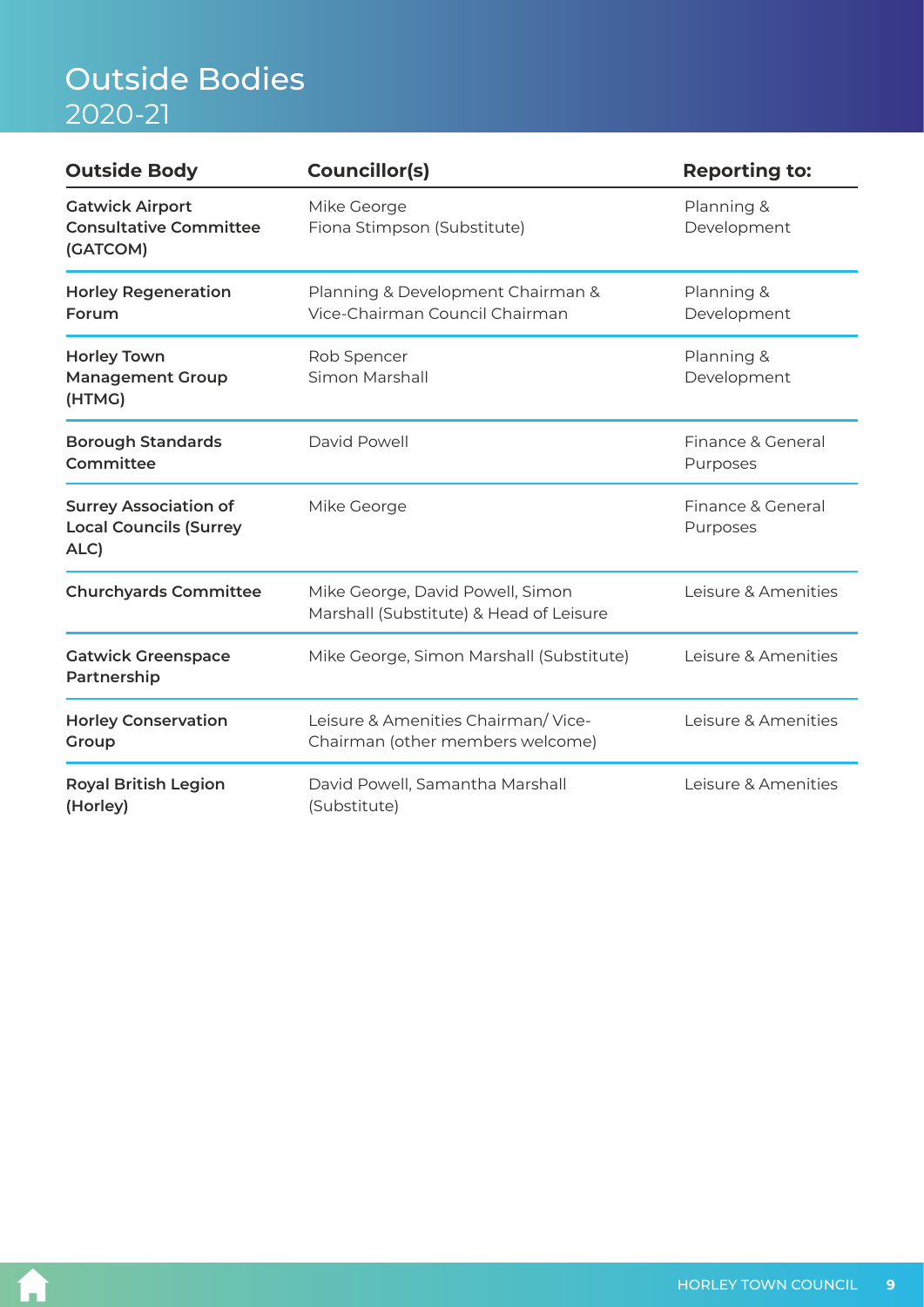# <span id="page-9-0"></span>Chairman's Report 2020-21

*At the time of writing this report, I am very saddened to hear about the announcement of the death of His Royal Highness Prince Philip, The Duke of Edinburgh. I have conveyed my sincere condolences to Her Majesty Queen Elizabeth and to the Royal Family, on behalf of Horley Town Council and our community.*

As my term of office for the Municipal year draws to a close, a full twelve months has passed since the onset of the Covid-19 pandemic and undoubtedly it has turned out to be a year like no other, presenting many difficulties for us all to overcome. Despite this, it is truly admirable how the Horley community has adapted to the many unforeseen challenges we have faced in one way or another. The willingness and kind-heartedness offered by so many of our residents to others needing practical help and support in these unprecedented times is nothing less than commendable and is testament to the true community spirit of Horley.

The pandemic has without doubt caused a significant financial impact for Horley Town Council, like many local businesses, retailers, and community groups. However, through our prudent financial management and steadfast resilience, we look forward to the future with confidence and aim to keep all our plans in a forward direction to maintain our overall vision for Horley.

Regrettably, many Mayoral events had to be postponed during the Municipal year, in line with social distancing rules, including the Remembrance Sunday service at Memorial Gardens. However, important Commemorations were still observed with the Re-dedication of the Memorial Gardens; a private service took place on Remembrance Sunday in the grounds of St Bart's Church and the Two Minutes' Silence was held in the Pedestrian Precinct, naturally with limited numbers attending all these events. I was also very honoured to be made President of the

Horley Branch of the Royal British Legion (RBL) last year.

In addition, I was delighted to take part in the sponsored "Walk to the Menin Gate" fundraiser by walking the equivalent distance of 165 miles in completing laps around Horley Recreation Ground whilst carrying a Poppy Wreath and accompanied by my fellow Horley RBL elders. The fundraising initiative was to help towards the cost of repairs to the Earl Haig Sports & Social Club on Albert Road (used by the Horley RBL Branch as their HQ) after it was damaged by a fire caused by an electrical system fault. The event, held over several weeks, was greatly supported along with the Reigate & Banstead Mayor, Cllr Rosemary Absalom who presided over the conclusion of walk on the final day. The personalised Poppy Wreath was later presented to the Mayor of Ypres to lay at the Menin Gate Memorial which is dedicated to all the British and Commonwealth soldiers who were killed in the Ypres Salient of World War I and whose graves are unknown.

Other Mayoral events had similarly to be kept limited, but I was able to attend the 'Licensing Service of Pioneer Youth/Family Worker at St Bart's Church Professionals' Breakfast Briefing', hosted by Wykeham House Care Home. I also took part in the walkabout around Horley Town Centre back in June for the reopening of nonessential retail along with RBBC Mayor, Cllr Mary Absalom and I was present at a small wreath laying ceremony in the Memorial Gardens on 15th August 2020 to commemorate the 75th Anniversary of VE Day.

There were some other very sad times during the Mayoral year with the passing of former Cllr & Town Mayor, Mike Miller; Borough Cllr, Derek Allcard; former Town Councillor & Town Council Chairman, Gordon McGinty and the more recent announcement of the death of the former MP for East Surrey, Peter Ainsworth may they all rest in peace.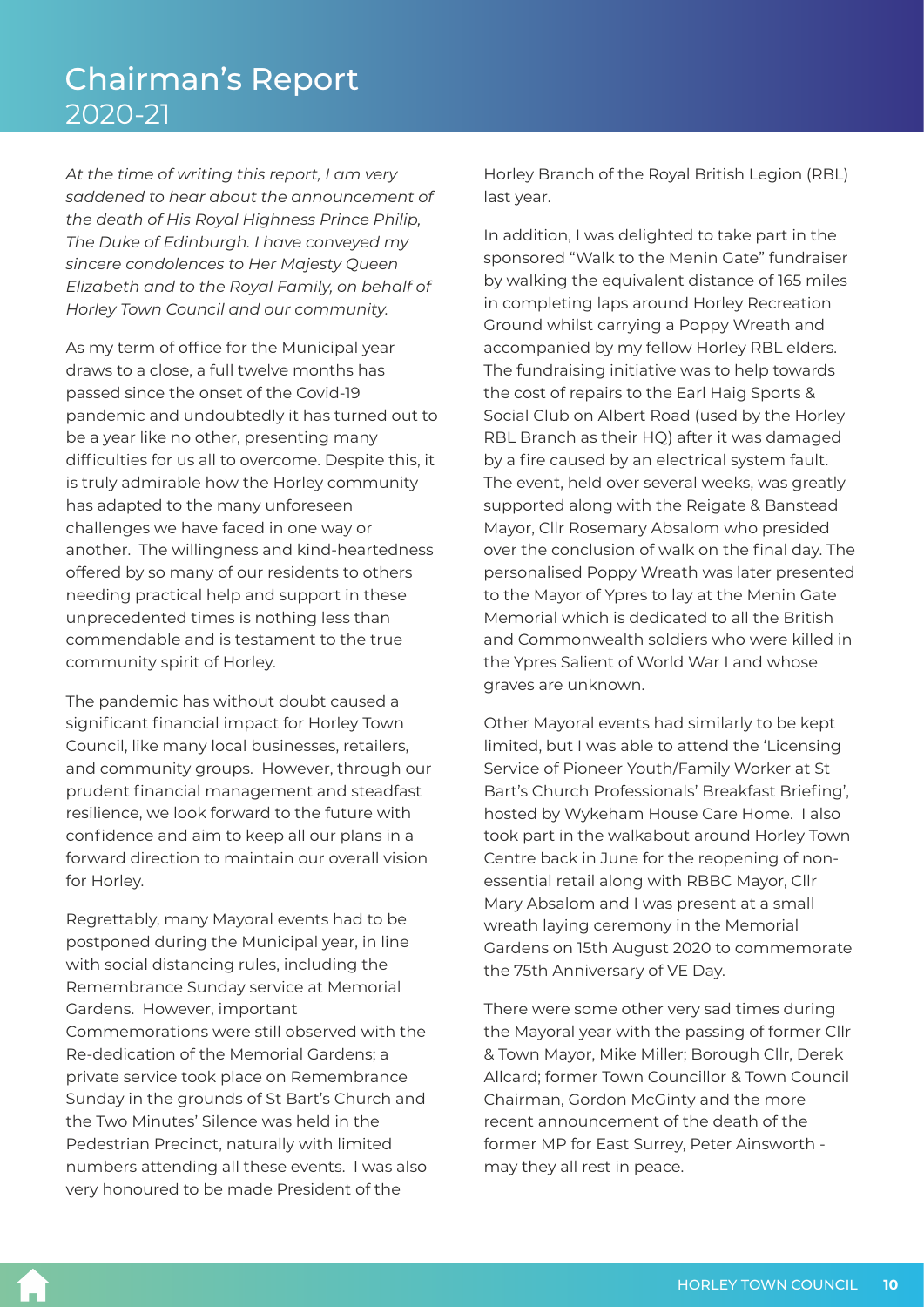Our very proud achievement over the past year was to reach Practical Completion of the 'Café In The Park' project at Horley Recreation ground along with the newly refurbished tennis courts, creating a flagship park and a real legacy for the Horley community. We are delighted to welcome the Café Operators 'The Farmyard Kitchen' who have taken on the tenancy. They will already be well known to the locals and park visitors since they have been operating their mobile catering at the park until they are able to offer a full service as we emerge out of lockdown in line with the Government's roadmap.

We were also delighted to welcome our two new Town Councillors, Hannah Avery and Jordan Beech who were elected to the Council through Co-Option in October and we know they will be a great asset with their innovative ideas, great enthusiasm, and strong interest to make Horley the very best it can be along with their fellow Councillors.

In closing, I wish to give my sincere appreciation to the Town Clerk, Joan Walsh who has led our superb team of highly experienced Council Officers so well and in very challenging circumstances during the Covid-19 crisis. I would also like to thank the Head of Leisure and Deputy Town Clerk, Carol Fenton; Responsible Financial Officer, Judy Morgan; Communications & Compliance Officer, Helen Maan; and Administrative Officer, Dominic Morgan. All staff have kept the Council operating as efficiently as ever and adapted so well to the revolutionised way of conducting business through this new age of remote working. Our caretakers and contractors have

also been working round the clock to keep our parks, open spaces and community buildings well protected for everyone's safety and I thank all of them for their hard work.

My sincere appreciation is also extended to our Vice-Chairman, Cllr Samantha Marshall, and to all my fellow Town Councillors for their continued support and commitment. It has been a great pleasure to work with them all in my capacity as Council Chairman and for the benefit of Horley.

I must also give thanks to our divisional Members, County Cllr Kay Hammond and County & Borough Cllr Graham Knight for meeting with us regularly and offering guidance, help and support on wide-ranging issues affecting the Horley community. I also extend this gratitude to the Leader of Reigate & Banstead Borough Council Leader, Cllr Mark Brunt, along with Borough Councillors and Officers who have made many undertakings to provide help to our residents and for supporting Horley Town Council through these unprecedented times.

My very best wishes are sent to the whole of the Horley community, bless you all and may we all look forward to much brighter and happier times ahead.

David

**David Powell Chairman and Town Mayor** *April 2021*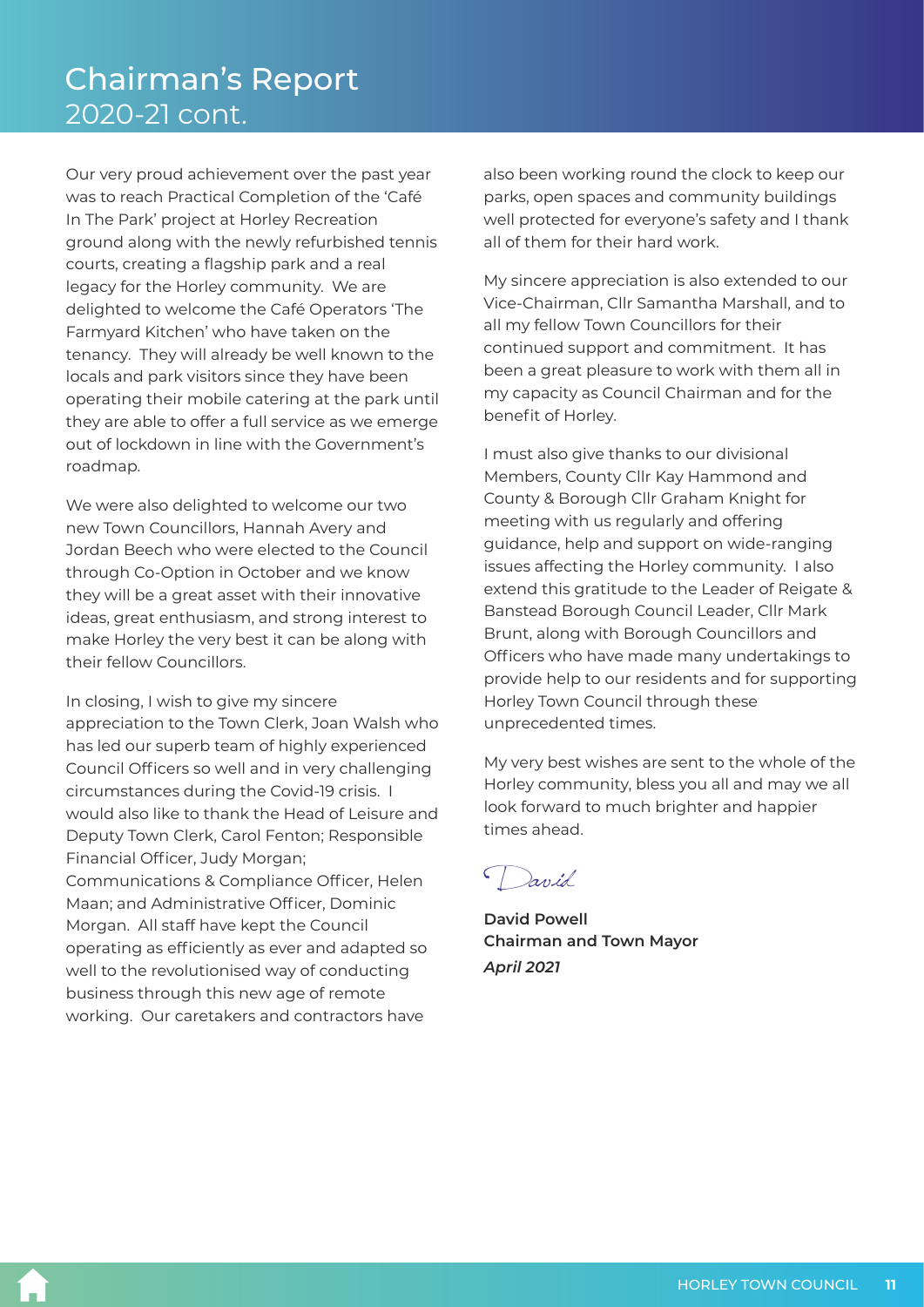<span id="page-11-0"></span>The last 12 months have certainly been a strange and difficult year for us all but, once again, it has been both an honour and a privilege to serve as the Finance & General Purposes Committee Chairman (albeit virtually!) and I would like to offer my heartfelt thanks to the Council officers, to my Vice-Chairman Cllr Samantha Marshall, and to all the Committee members for all their hard work over the last twelve months.

### **Financial Year 2021-22**

The Town Council Precept for 2021-22 has been set at a total net figure of £428,088. This means that the Town element of Council Tax will be an annual amount of £41.51 (just under 80p per week), representing an annual increase of £1.81 per Band D household (+ 4.56%). The Town Council is fully committed to maintaining all its services, as well as undertaking a continued programme of enhancements around the town.

The main Town Council project which will finally come to fruition this spring is the Café at the Horley Recreation Ground. The pandemic has caused many delays to this exciting venture, but we are all looking forward to the official opening very much. We hope that the local community will enjoy this new facility given that so much thought has gone into the project. Having such a facility has been a wish of this Council for a long time and it will be fantastic when it finally opens after so much hard work and planning.

The Town Council regularly reviews security in its recreation grounds and there continues to be a commitment for regular security patrols in all our parks to aid the safety of all members of public. The Council has also made provision for floral displays to enhance the town centre – as it does every year - for the benefit of residents and visitors.

### **Website, Town Guide and eNewsletter**

The Town Council's website continues to provide vital information for residents, with statistics showing the mobile version of the site growing increasingly popular. Enhancements to the website have been made, we hope that residents are finding these useful, and that the site continues to be accessible to all.

The 2020 edition of the Town Guide was published in January both in print and digitally. Copies are still available from the Town Council offices, with a digital copy also available on our website. The Town Guide is funded through the advertising contained therein and provides key information to residents at no cost to this Council.

The Council staff also prepare a monthly enewsletter with both Council and local news and events. We are continuing to get new subscribers every month, and we hope that residents find it informative.

In a tough financial climate, Horley Town Council remains committed to providing and enhancing facilities that meet the community's needs, and in doing so, achieving them at best value.

The COVID-19 pandemic has presented challenges to us all, including Horley Town Council, but hopefully as the year progresses, we might be able to get back to some kind of normality. In the meantime, I hope that you and your families stay safe and well.

Once again, my thanks to all Committee Members and especially to the office staff for their continued support throughout what has been a challenging year.

*April 2021* **Helen Kitajewski Chairman, Finance & General Purposes Committee**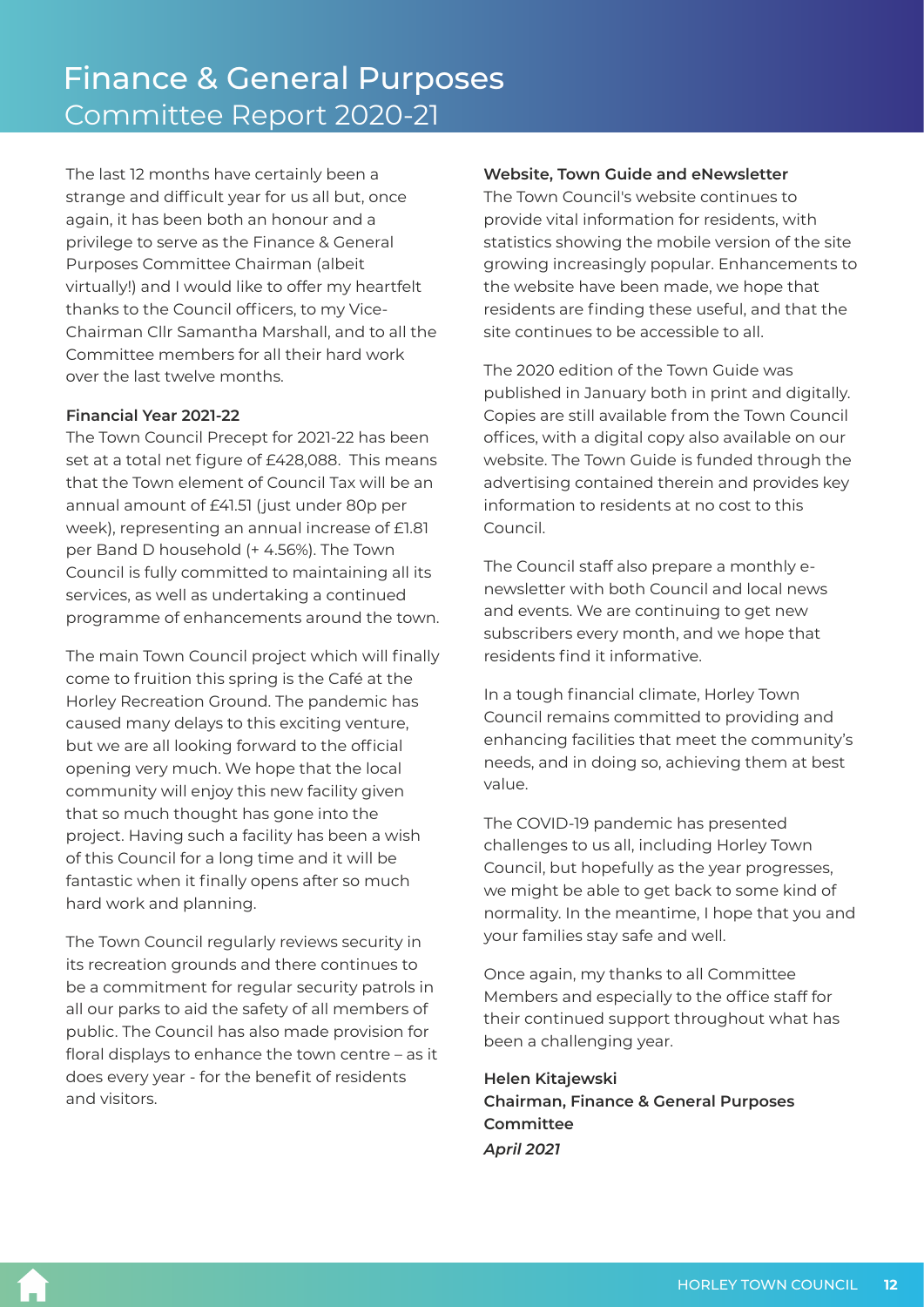<span id="page-12-0"></span>Our Committee is responsible for four recreation areas: Horley Recreation Ground, Michael Crescent Centenary Park, Emlyn Meadows, and Court Lodge Playing Fields. We also look after Church Meadows on behalf of Reigate & Banstead Borough Council.

This year has been very difficult because of the COVID-19 pandemic, which forced the closure of some facilities at certain times, but we have done our best to allow residents to use facilities whenever possible.

With the tennis courts at Horley Recreation Ground refurbished at the start of 2020, the 'Tennis for free' coaching scheme for adults and children suffered a rather stop-start year with the changing restrictions, but we thank the organisers very much for their efforts. The Café in the Park is also now ready to use but has been unable to open due to the national lockdown. In the interim, the operators have been based out of a trailer in the car park selling refreshments, which has been very popular, and we look forward to seeing the café open and operating as normal. There will be a formal opening for both the café and the refurbished tennis courts when restrictions allow.

This year, we have not been able to host the usual range of events in Horley Recreation Ground and Court Lodge Playing Fields, all of which have been a big disappointment to residents. The circus was able to come to Horley Recreation Ground in September, which was hugely popular with residents as always.

The 'Horley in 2020' photographic competition had a very high standard of entries and my congratulations go to all the winners. It was wonderful to see so many residents were supportive of this competition. Thank you to our judges who looked through all the entries and had the difficult task of picking winners.

Both allotment sites (Church Road and Langshott) continue to go from strength to strength and we hope to be able to open the allotment site in Westvale Park sometime in 2022.

Our thanks go to County Councillor Kay Hammond for using her member's allowance to fund summer planters in Court Lodge and on Horley Row to brighten these locations. We submitted suggestions to Surrey County Council for their tree planting project and have been pleased to see new trees outside the entrance to the Church Road Allotments (on the corner of Sangers Drive) and on the corner of Russells Crescent and The Drive (opposite the Q Garden).

Horley is fortunate in having several volunteer groups that would normally help with group tasks, but this year their members have had to work as individuals instead. These include Horley Conservation Group, Gatwick Greenspace Partnership and the Q Garden volunteers. Our thanks to all the volunteers that help to improve the green spaces of Horley.

Finally, I would like to thank my valuable Vice-Chairman, Cllr Fiona Stimpson, and the other members of the L&A Committee for all their support and hard work. Also, my thanks to the members of the Horley Town Council staff, but a very special thanks to Carol Fenton, Head of Leisure & Deputy Clerk, as without her a lot of our successes would not happen.

**Simon Marshall Chairman, Leisure & Amenities** *April 2021*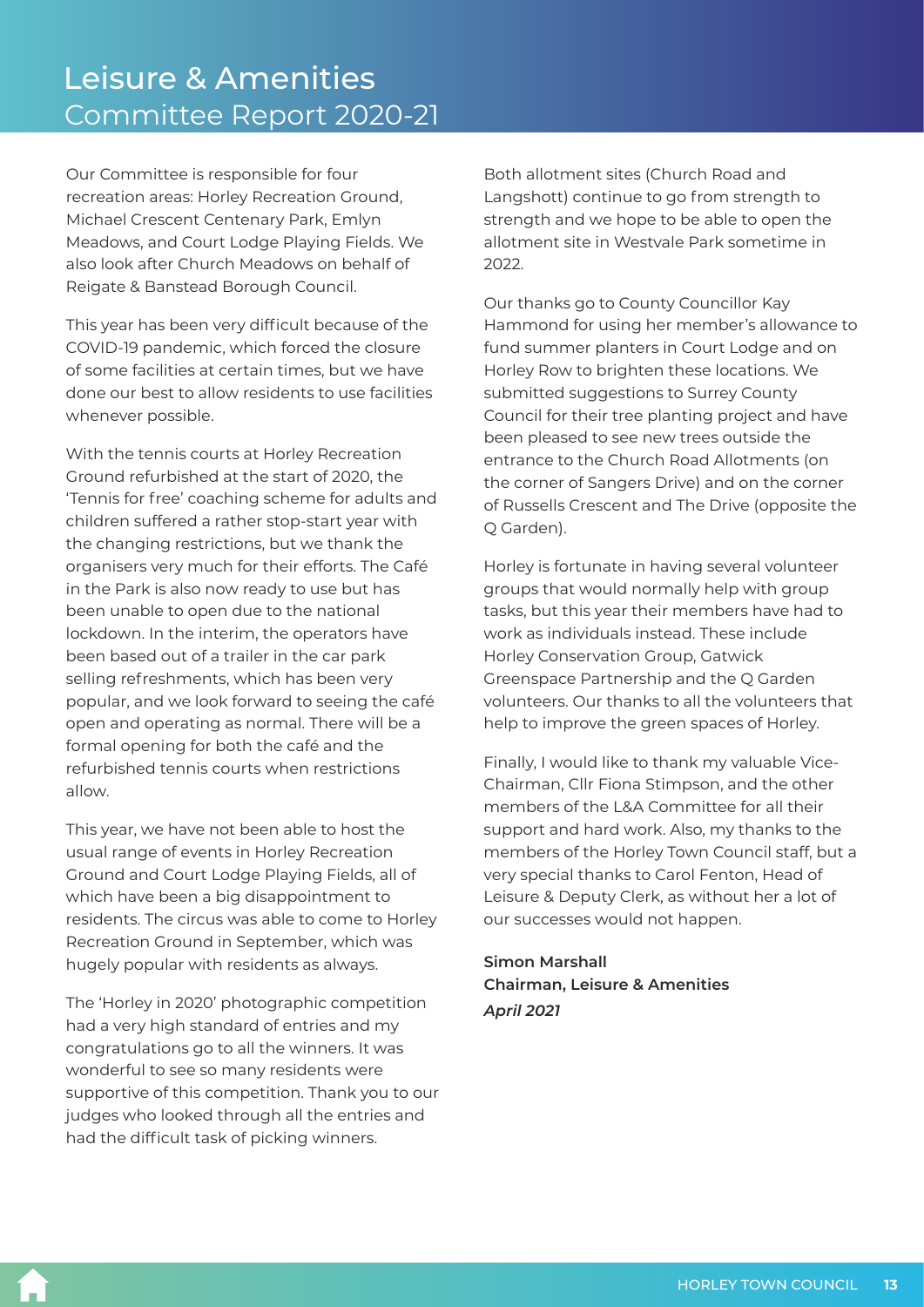<span id="page-13-0"></span>The Town Council is a statutory consultee on most planning applications within the parish boundary and the Planning & Development Committee acts for the Council on these matters. We also have a sub committee to review plans that have deadline dates prior to a meeting. Its decisions are ratified at the next meeting by the full committee, or a supplementary comment is submitted to the borough council.

The Committee also considers any planning matters from neighbouring authorities such as Crawley, Mole Valley and Tandridge Borough and District Councils, which may have an impact on the town and its residents.

During the past 12 months the Committee has considered a total of 257 Planning Applications for Horley. These comprise:

- 8 [1] Consultations from Surrey County Council (SCC) on schools and others from neighbouring authorities such as Crawley (including Gatwick Airport) and Mole Valley.
- 14 [9] large developments of 6 or more dwellings.
- 21 [36] small developments of less than 6 dwellings.
- 139 [106] extensions, loft conversions, conservatories, and fencing.
- 50 [45] covering tree preservation orders.
- 25 [35] commercial properties including changes of use for retail units.

These cover 12 months whilst the figures in [ ] are from last year's report and included for comparison purposes.

The Committee is also responsible for the following:

### **Gatwick Airport:**

Through our on-going membership of the Gatwick Airport Consultative Committee [GATCOM] together with our appointment as a GATCOM member of the Noise and Track Monitoring Advisory Group [NATMAG] we are actively engaged in all airport matters as they may affect the local communities.

Compared to previous years this one has been somewhat quieter with several consultations paused due to COVID-19. These have included Route 4 re-design and the introduction of the existing northern runway into regular use.

Meetings with Gatwick Airport on surface access matters have resumed and centred around the introduction of the new terminal forecourt drop off charge.

The council has also participated, along with neighbouring parish councils, in regular virtual meetings with Gatwick Airport where issues affecting the local communities are discussed. This is also an opportunity for the airport to brief us on business activities at the airport both current and future.

### **Highways:**

The A23/Bonehurst Rd is well known for its congestion particularly during the morning and evening rush hours. Over the years the road has been affected by additional traffic from The Acres/Langshott estates and the new North Gatwick Gateway commercial development. In addition, we are facing further traffic from West Vale Park East and the possibility of a new Aldi store. SCC Highways have not objected or commented upon any of these new sources of traffic as they are evaluated on a case-by-case basis.

The Town Council believes that no allowance has been taken into consideration as to the cumulative impacts on this main road; a view shared by Salfords and Sidlow Parish Council.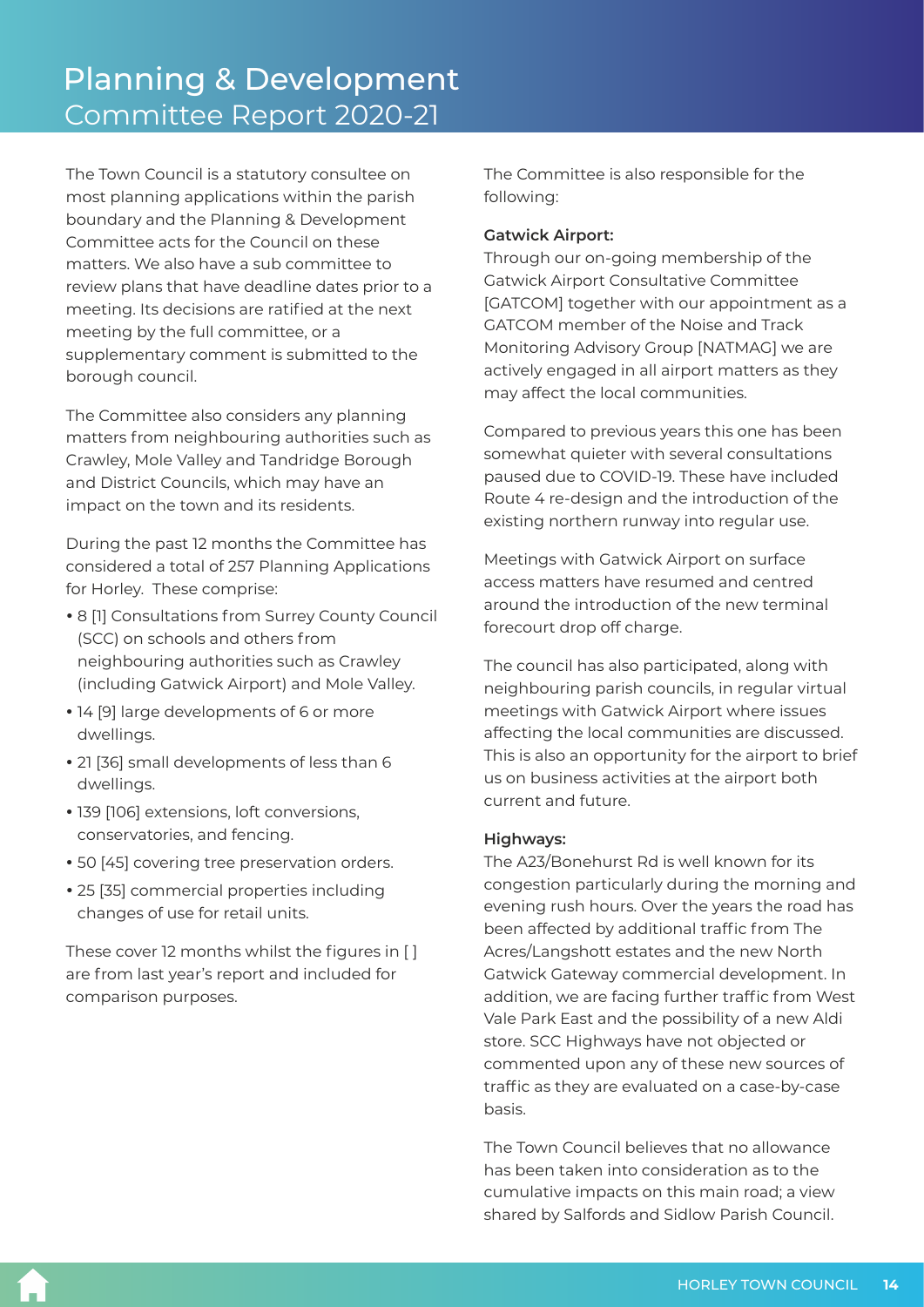Both Councils have made their views known by submitting a joint request to the Surrey County Council Executive Member for Transport, Cllr Matt Furniss, for a traffic survey to be undertaken on the A23 from the Chequers roundabout to the Three Arch Road junction. Our request has received the backing of our County Councillors and the Borough Council.

Inevitably any discussion on Highways with residents centres around potholes or the deterioration in road surfaces. Massetts Road is the subject of much criticism, and rightly so, from residents and following work by the Town Council's ward members for that area, and others, it has been confirmed that it will be resurfaced in the coming year.

One area which has tended to be overlooked is the poor state of our pavements with uneven surfaces having a particular impact on our elderly and disabled residents. To address these concerns the Council has set up the Pavement Audit Working Group comprising Councillors and residents.

This group identifies, from feedback from its Members, Councillors and residents areas of greatest concern and brings them to the attention of Surrey County Council Highways and our two County councillors. The group has achieved some early successes, but greater progress was hindered by site inspections being paused due to Covid-19. The group is led by Cllr Fiona Stimpson and all residents are encouraged to submit any pavement issues they have, and photographic evidence is particularly helpful. Her email address is fiona.stimpson@horleysurrey-tc.gov.uk

### **Horley Regeneration:**

The development of West Vale Park continues apace with the primary school now open but on a phased basis which means that some children from this area will have to attend local schools in either Horley or Reigate.

There are several new projects being planned for the town centre. These are:

- 1] Introduction of pay on exit in the Central and Victoria Road car parks. We have been assured that the current overnight free parking will continue.
- 2] Improving the subway under the railway line to address the causes of flooding and generally enhance the local environment.
- 3] Improvements to the High St. from the precinct to the subway. These will include widening of the pavement on the east side, upgrades to street furniture and the addition of planters.
- 4] Re-development of the High St. car park with a mixture of retail/other commercial uses on the ground floor with residential above.

### **Horley Town Management Group:**

We have attended several meetings with borough officers and other stakeholders in drafting the Supplementary Planning Document. In addition to the proposed business park an area of the site will be developed as a town park offering leisure and sporting facilities. The latter is an outstanding item from the 2005 Local Plan so we are keen for this facility to be built as soon as possible; that part of Horley being poorly served with open spaces.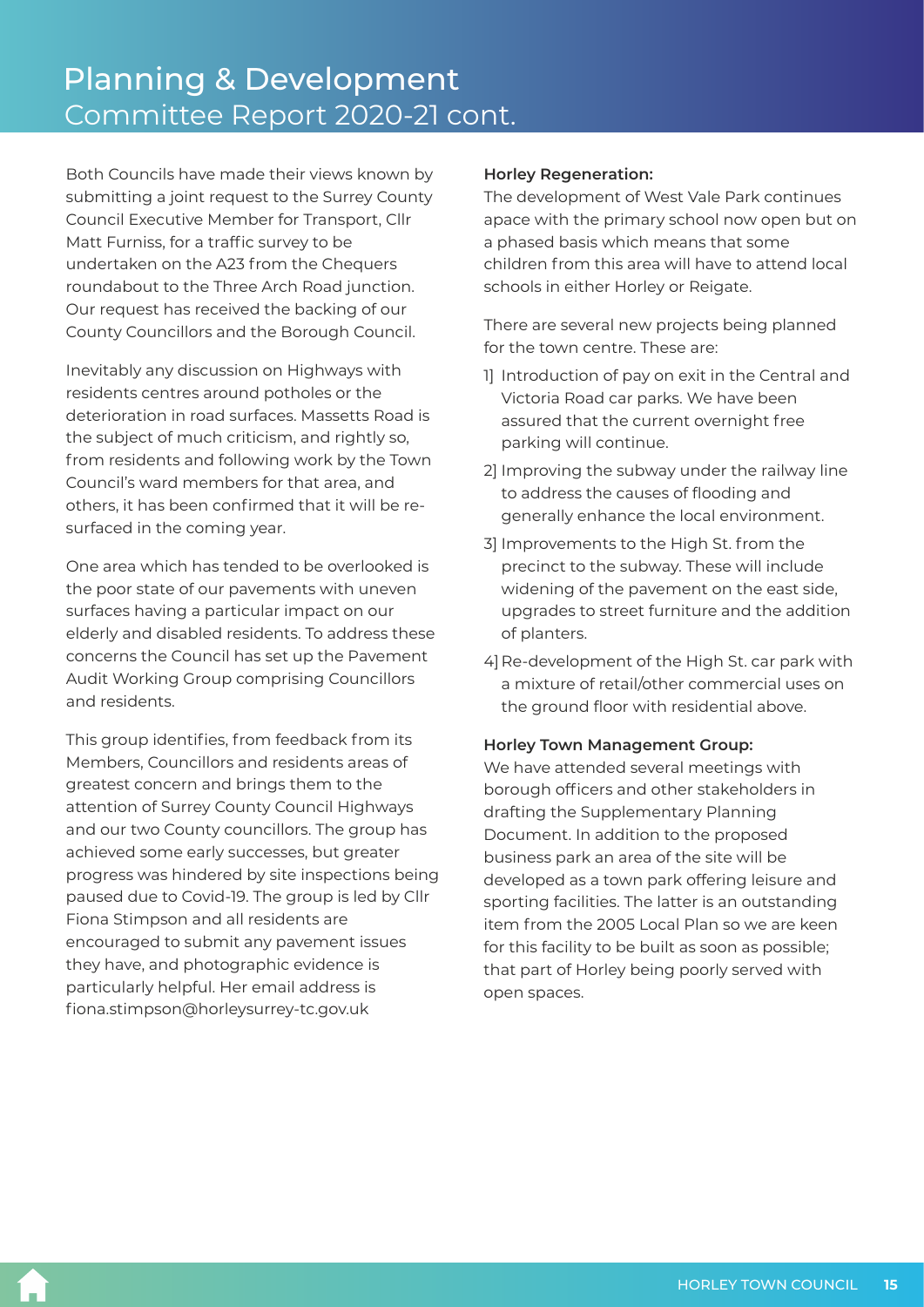### **Consultations:**

In the past year, the Council has responded to the following consultations:

| <b>Consultations responded to:</b>                                   |                                                                                             |                                                                                 |  |  |
|----------------------------------------------------------------------|---------------------------------------------------------------------------------------------|---------------------------------------------------------------------------------|--|--|
| <b>Consultation requested</b>                                        | <b>Topic</b>                                                                                | <b>Details</b>                                                                  |  |  |
| <b>Civil Aviation Authority</b>                                      | Public Safety Zones                                                                         |                                                                                 |  |  |
| <b>Crawley Borough Council</b>                                       | Local Plan Consultation                                                                     |                                                                                 |  |  |
| <b>Department for Transport</b>                                      | Managing Parking on Pavements                                                               |                                                                                 |  |  |
| <b>GATCOM</b>                                                        | <b>Stage 1 Night Flight Restrictions</b>                                                    |                                                                                 |  |  |
| Ministry of Housing,<br><b>Communities &amp; Local</b><br>Government | Planning System Reform<br>Consultation 1                                                    | Changes to the current<br>planning system                                       |  |  |
| Ministry of Housing,<br><b>Communities &amp; Local</b><br>Government | Planning System Reform<br>Consultation 2                                                    | Planning for the future                                                         |  |  |
| Ministry of Housing,<br><b>Communities &amp; Local</b><br>Government | Planning System Reform<br>Consultation 3                                                    | Transparency and competition:<br>a call for evidence on data on<br>land control |  |  |
| <b>Network Rail</b>                                                  | Unblocking the Croydon<br><b>Bottleneck Phase 2</b>                                         |                                                                                 |  |  |
| <b>Reigate &amp; Banstead</b><br><b>Borough Council</b>              | Community Centres Consultation                                                              |                                                                                 |  |  |
| <b>Reigate &amp; Banstead</b><br><b>Borough Council</b>              | Local Character & Distinctiveness<br>Design Guide Supplementary<br><b>Planning Document</b> |                                                                                 |  |  |

### **Planning Committee:**

The committee meets monthly, and members of the public are encouraged to attend and address the committee on planning or other matters. Our determinations on planning applications are available to view on our web site together with our responses to consultations. I am also happy to take telephone calls or e-mails from residents on the workings of the committee and its decisions.

In conclusion, I would like to thank my Vice Chairman Councillor, Jerry Hudson, and all Members of the Committee for their hard work and support throughout the past year. My thanks, also to the Town Clerk and staff without whose support our job would be impossible.

**Mike George Chairman, Planning & Development Committee** *April 2021*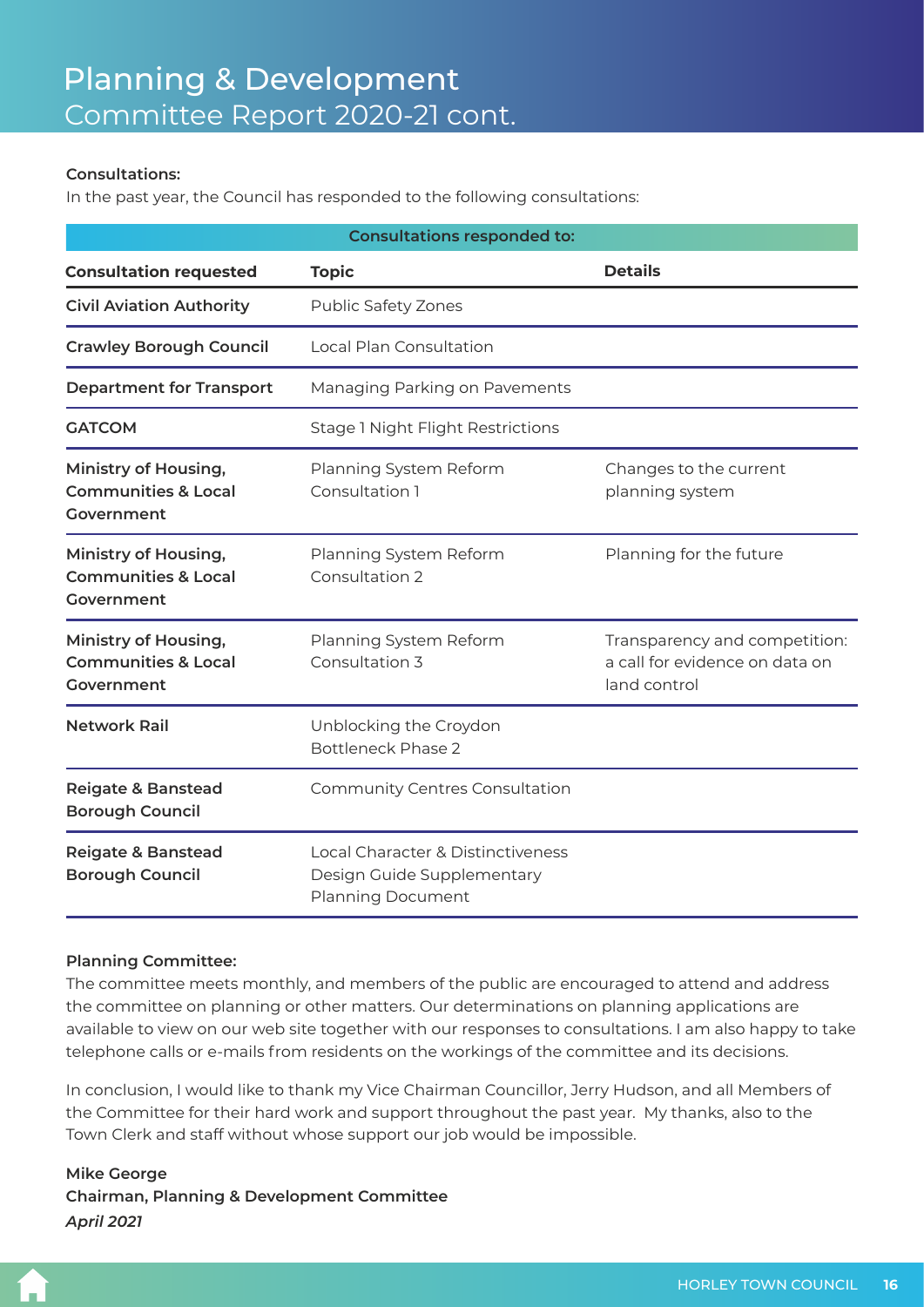# <span id="page-16-0"></span>Mayoral Engagements 2020-21

### **Due to the Covid-19 pandemic, very few Mayoral engagements were able to take place, but the following were held with full compliance on social distancing rules:**

- Conclusion of 'Walk to Menin Gate' fundraiser for Earl Haig Sports Club
- Re-dedication of Memorial Grounds for Remembrance Day with Royal British Legion
- Private Remembrance Day Service at St Barts Church with Royal British Legion
- Two Minutes Silence in the Horley Precinct with Royal British Legion
- Licensing Service of Pioneer Youth/Family Worker at St Bart's Church Professionals Breakfast Briefing hosted by Wykeham Care Home
- Walkabout around Horley Town Centre for the reopening of non-essential retail along with Reigate & Banstead Mayor, Cllr Rosemary Absalom
- Memorial Garden Wreath laying to mark 75th anniversary of VJ Day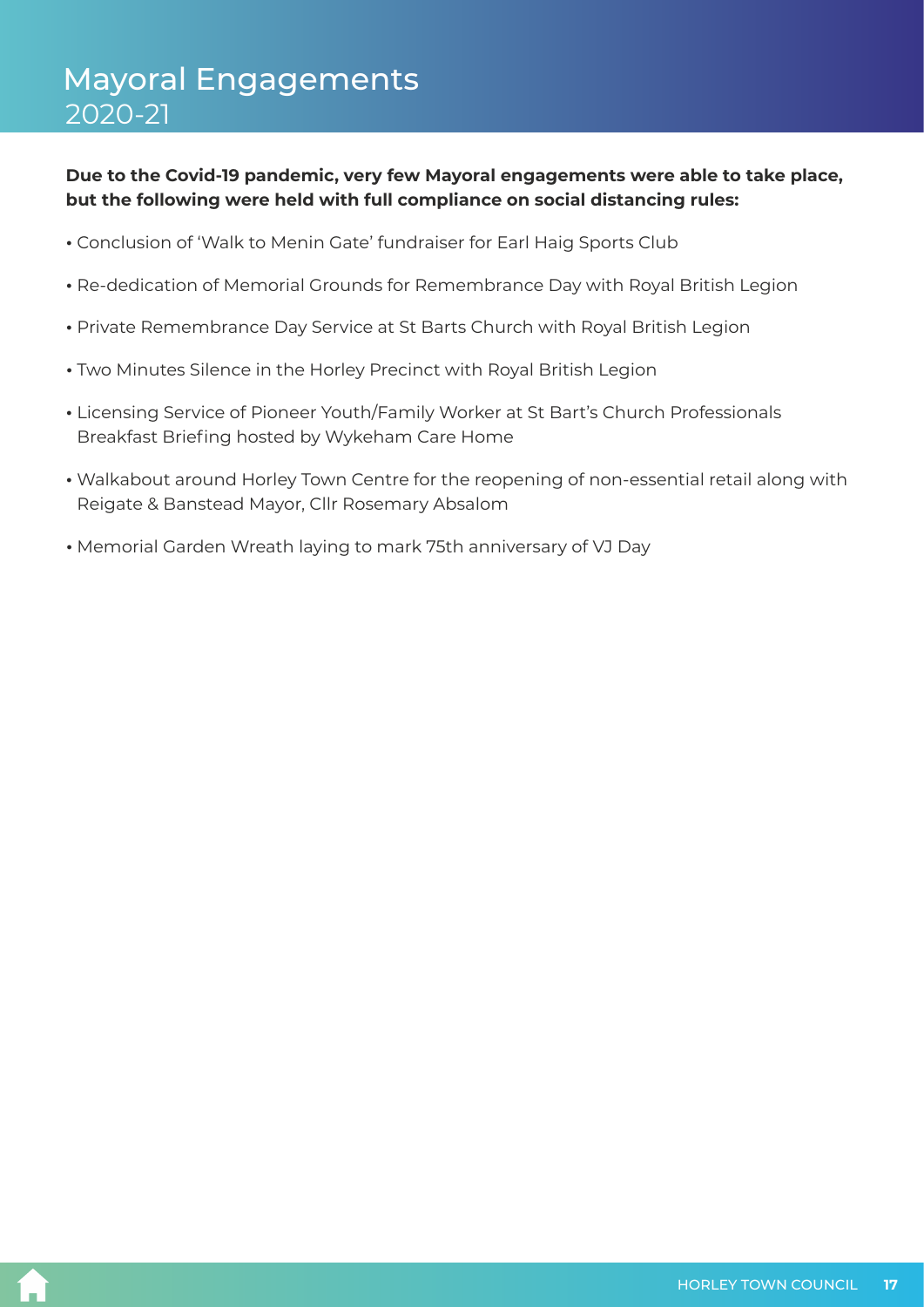# <span id="page-17-0"></span>Town Awards

The Town Awards scheme has been in operation since 2000, with the first awards being presented at the Annual Town Meeting of 10 April 2000. Nominations for Town Awards are invited every year, when anyone can complete a nomination form, together with a seconder, to propose an individual for outstanding service or commitment to the Town. Horley Town Council is responsible for the administration and final selection of award winners, according to strict guidelines and criteria.

Award winners receive a Town Badge, a Certificate of Commendation and their Citation. Presentations are usually made at the Town Meeting or at other appropriate events such as the Horley in Bloom Awards Ceremony, subject to the award winners' preference.

### **Previous recipients of the Town Awards:**

|      | 2021 Yvonne Kinasz                    | 2008 Robert Garfitt              |
|------|---------------------------------------|----------------------------------|
|      | <b>2018</b> Roy Martin                | Andrew Partridge                 |
|      | Ron Pearce                            | 2007 Andrew Kent                 |
|      | Alan Jones                            | Alan Tracey                      |
|      | 2017 Michael Nichols                  | 2005 Barbara Hall                |
|      |                                       | David Hall                       |
|      | 2016 Helen Peters                     | John Melvin                      |
|      | 2015 Brian Buss                       | 2004 Gordon McGinty              |
|      | 2013 Ann Middlecote                   | Gill Partridge                   |
|      | lan Yeo                               | Douglas Simpson                  |
|      |                                       | 2002 Walter Jupp and Doreen Jupp |
|      | 2012 Doug Kilborn<br>Peter Moxley BEM | John McFarlane                   |
|      |                                       | John Rigby                       |
| 2011 | Veronica Ballard                      | 2000 Graham Larcombe             |
|      | <b>Alison Brice</b>                   | Joan Fewtrell and Syd Fewtrell   |
|      | 2010 Dr Jim Williamson                | Lew Targett                      |
|      | Kathleen Tremble                      | Penny Jeffers                    |
|      | (Posthumous Award)                    | <b>Richard Smith</b>             |
|      |                                       | Andy Thompson                    |
|      | 2009 Tom Anglim                       |                                  |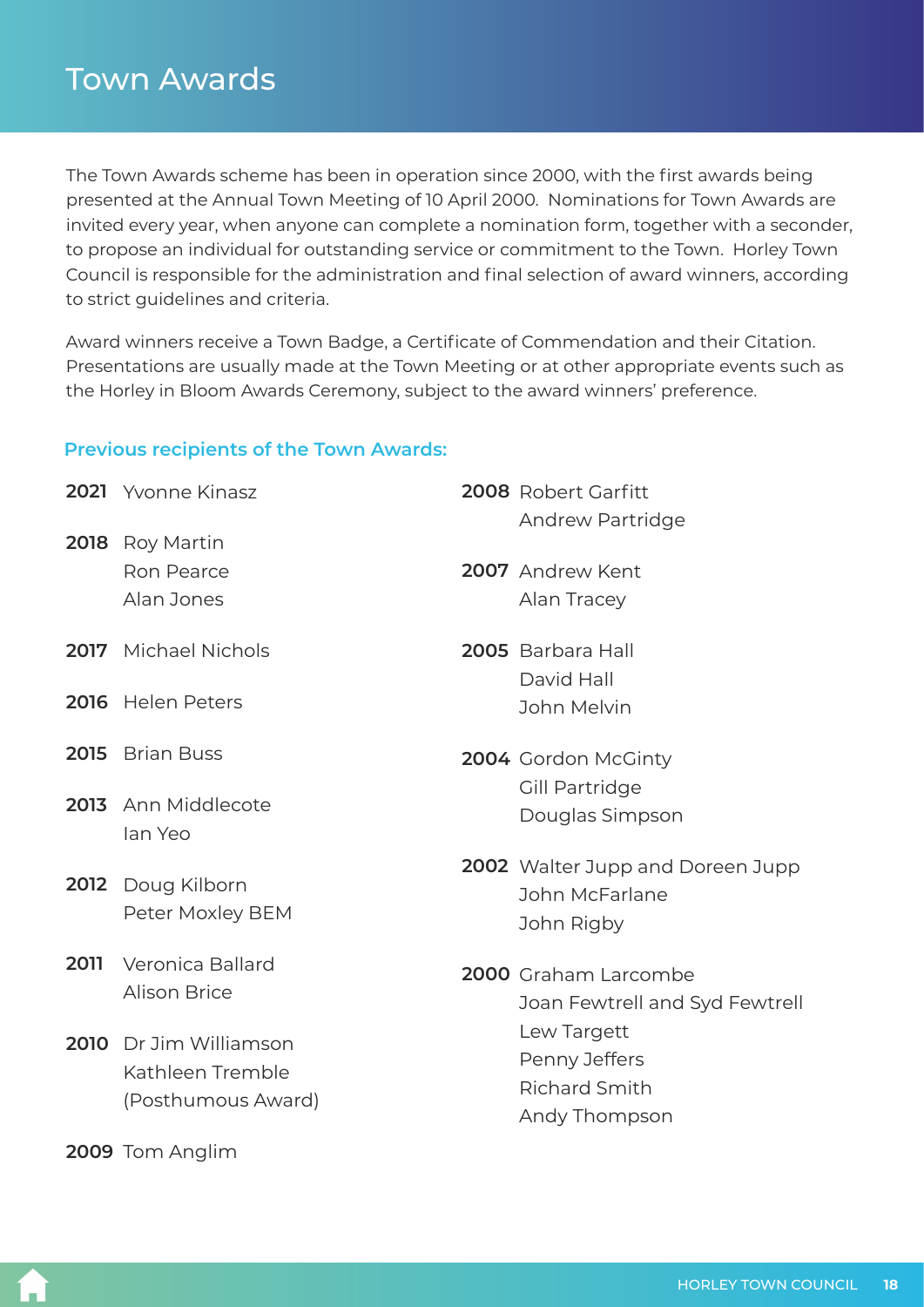

### <span id="page-18-0"></span>**Fund Holder Quarterly Statement**

**Report for the Period:** 01 April 2020 to 31 December 2020

| <b>Horley Edmonds Endowment Fund</b>  |              |                |               |             |  |
|---------------------------------------|--------------|----------------|---------------|-------------|--|
| Market Value of Fund at 31 March 2020 | £110,473.18  |                |               |             |  |
|                                       |              | <b>Credits</b> | <b>Debits</b> |             |  |
|                                       | <b>TOTAL</b> | £0.00          | £0.00         |             |  |
| Total Fund at 31 December 2020        |              |                |               | £110,473.18 |  |

Please note: Endowment valuations are updated annually on the 31st March

| <b>Grants Income &amp; Expenditure</b>                           |                 |           |  |  |  |
|------------------------------------------------------------------|-----------------|-----------|--|--|--|
| Opening Balance at 01 April 2020                                 | £4,723.65       |           |  |  |  |
|                                                                  | <b>Receipts</b> | Payments  |  |  |  |
| Dividend Receipts and cash distributions<br>from Endowment Funds | £3,536.22       |           |  |  |  |
| Contribution to Community Foundation                             |                 | £1,326.08 |  |  |  |
| <b>Grant Payments</b>                                            |                 | £1,500.00 |  |  |  |
| <b>TOTAL</b>                                                     | £3,536.22       | £2,826.08 |  |  |  |
| Balance available for grant making at 31 December 2020           | £5.433.79       |           |  |  |  |

| <b>Statement of Grants Given</b><br>01 April 2020 to 31 December 2020 |                         |           |                                                                                                                                                      |  |  |
|-----------------------------------------------------------------------|-------------------------|-----------|------------------------------------------------------------------------------------------------------------------------------------------------------|--|--|
| Date                                                                  | Applicant               | Amount    | <b>Note</b>                                                                                                                                          |  |  |
| 04/09/2020                                                            | <b>YMCA East Surrey</b> | £1,500.00 | Funding to increase the hours of a<br>Family Support Worker and the<br>Information & Advice Receptionist to<br>support vulnerable families in Horley |  |  |
| 1 grant given to the value of £1,500.00                               |                         |           |                                                                                                                                                      |  |  |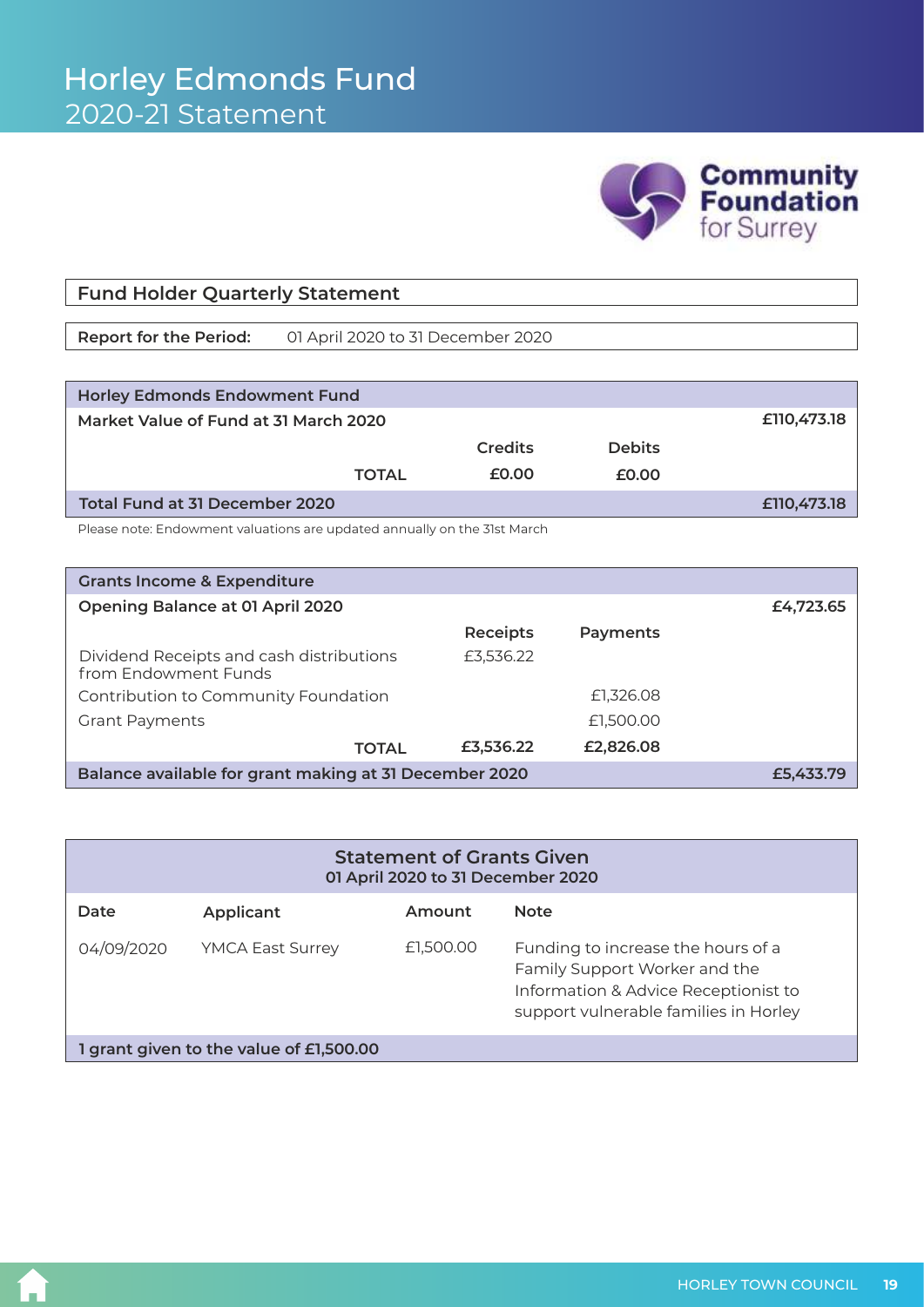Parish of Horley (189) Charity No 237044

<span id="page-19-0"></span>This has been a year of change, yet again, for this 'branch' of the Henry Smith Charity.

We have over the past few years been widening the categories of people which we are able to help and have continued to encourage and receive applications from the following:

- Elderly People
- $\cdot$  Students
- Families in need
- Single Parents
- Disabled People
- Volunteers
- Homeless People

Our Trustees remain the same.

We have changed our Financial Year and so this report will reflect our spending to the date of this report with the balance we hold now needing to last until September of this year at least. The rate at which we have had to spend during the last year suggests that we will be working towards a zero balance by our end of year in July. Our next income from Smiths will not be until November.

It is undoubted that Covid 19 has had an effect of demands on our services and the number of homeless people we have helped has increased noticeably. We have needed to adopt different ways of dealing with applications. i.e., less paper and more emails and telephone calls. We have also adopted a habit of making purchases on behalf of applicants and having them delivered direct to them where appropriate.

Our current Balance is £7,800 with £500 of Tesco Vouchers as 'cash' in hand.

Our Income from Smiths remains at £14,040 but in addition this year we have been given £4450 by the Baptist Church to distribute on their behalf.

The expenditure to date since August 2020 has been £10,640.

We have helped people from all our target categories.

It is always difficult to report numbers when Annual Meetings are not coterminous with accounting periods but to give some idea, during the period from March 1st 2020 and February 12th, 2021 we have dealt with approximately 120 applications and affected the lives of approx. 480 people.

We have been assisted in our efforts by referral from professional agencies and such organisations as C.A.B and we continue to develop our relationships with such groups.

Our advertising has largely relied on use of Social Media and we are more than happy to have local residents 'share' our information.

**Doug Kilborn Administrator Trustee** *12th February 2021*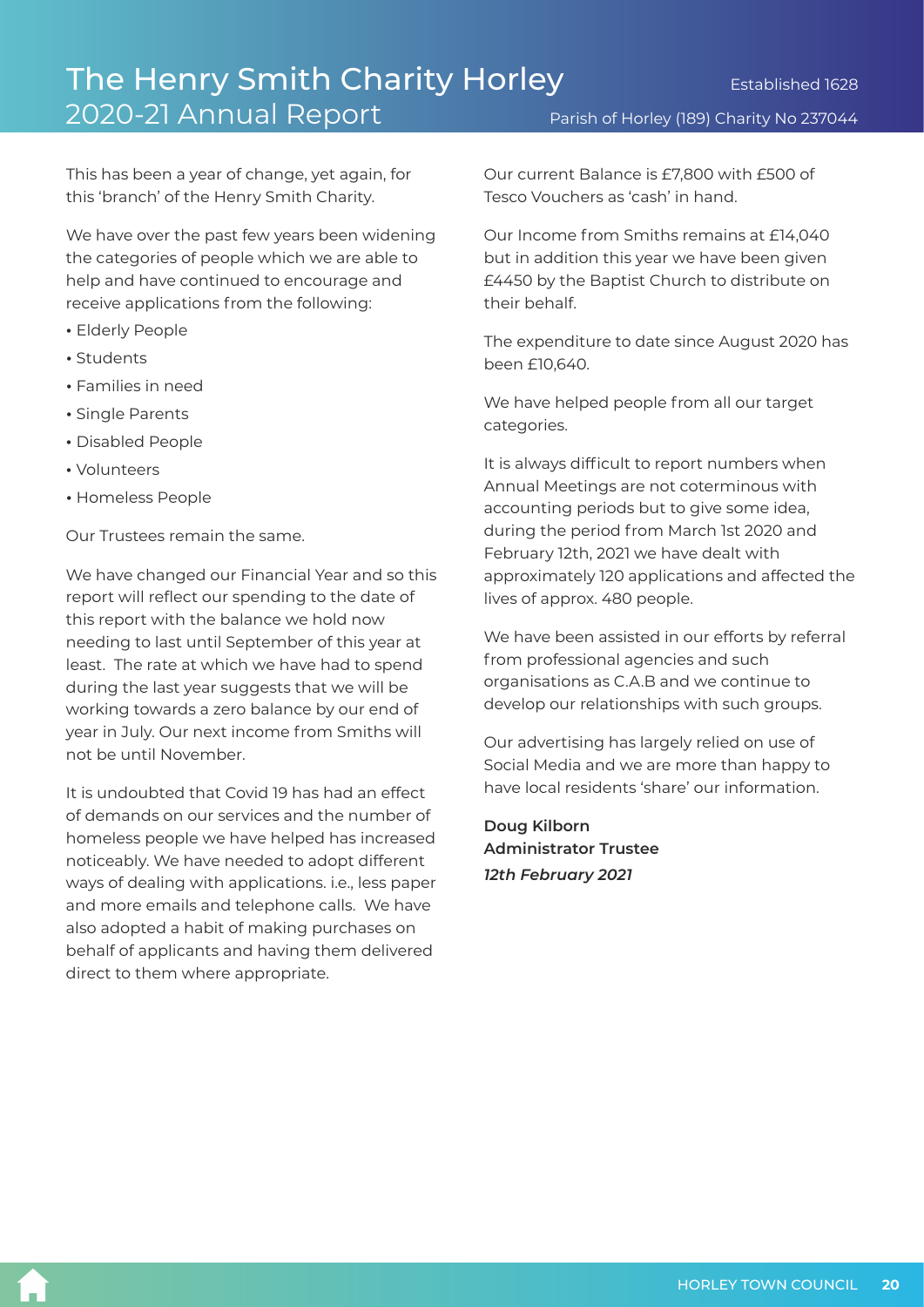<span id="page-20-0"></span>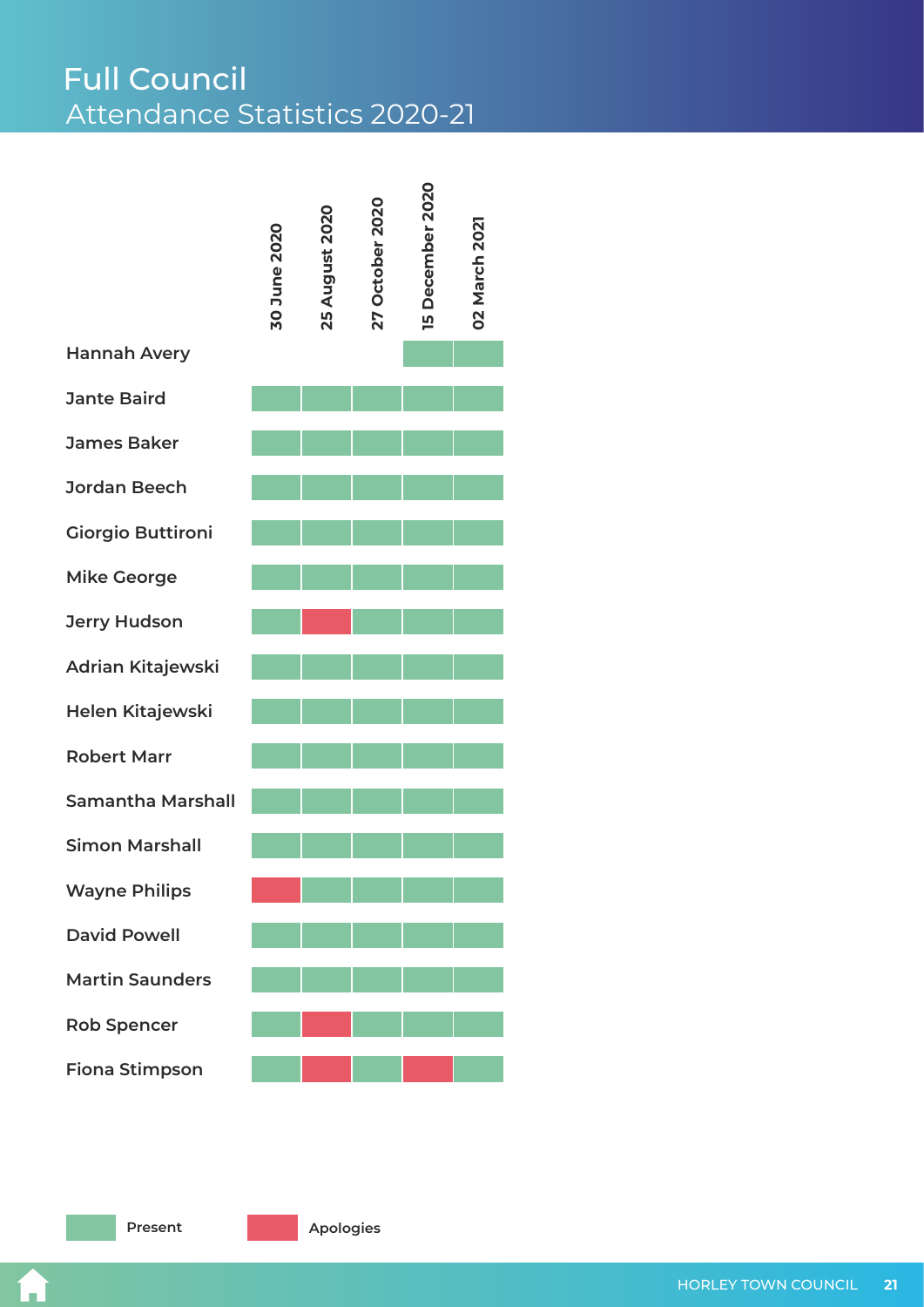# Committee Attendance Statistics 2020-21 Finance & General Purposes

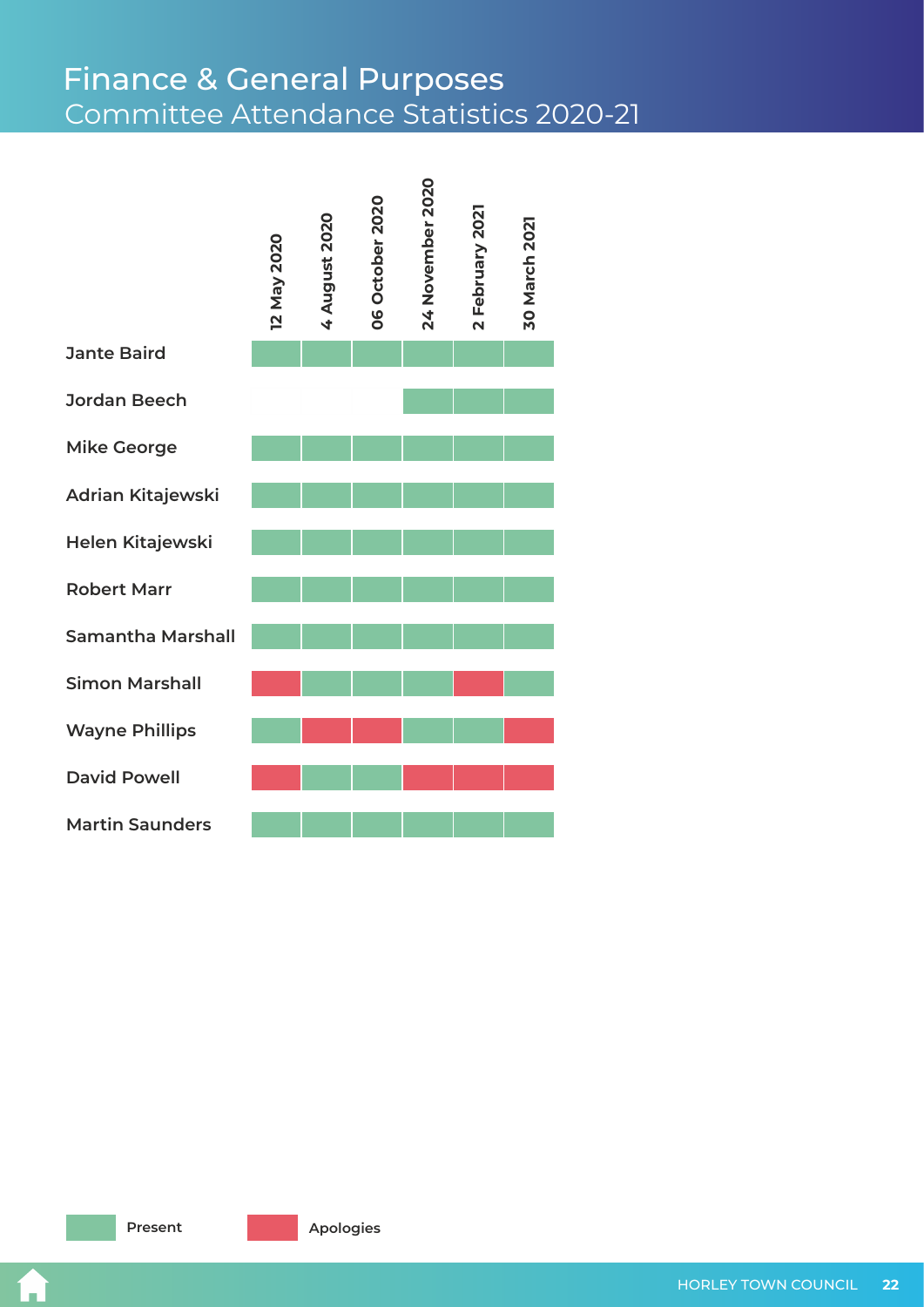# Committee Attendance Statistics 2020-21 Leisure & Amenities

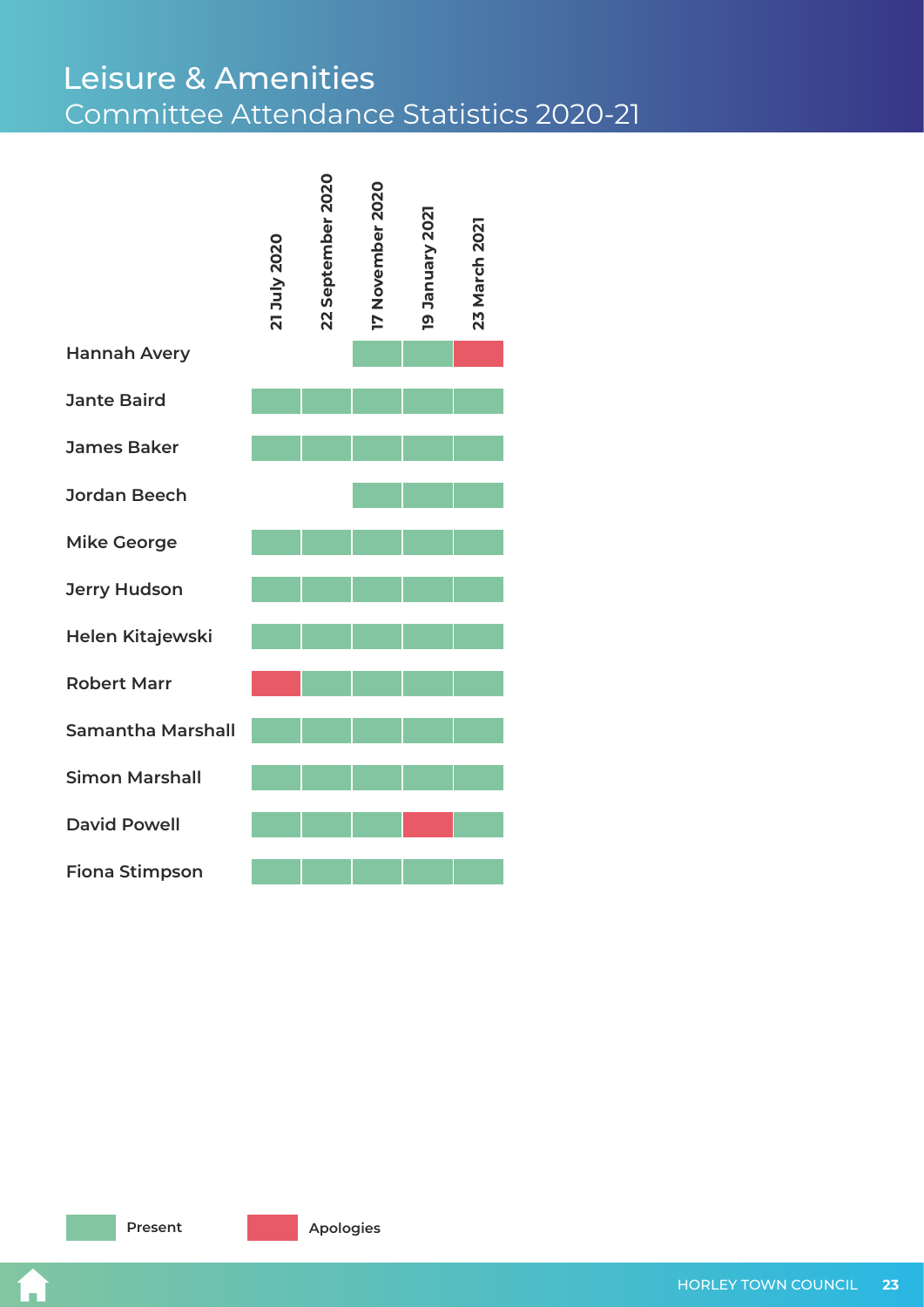# Committee Attendance Statistics 2020-21 Planning & Development



J.

**Present Apologies**

HORLEY TOWN COUNCIL **24**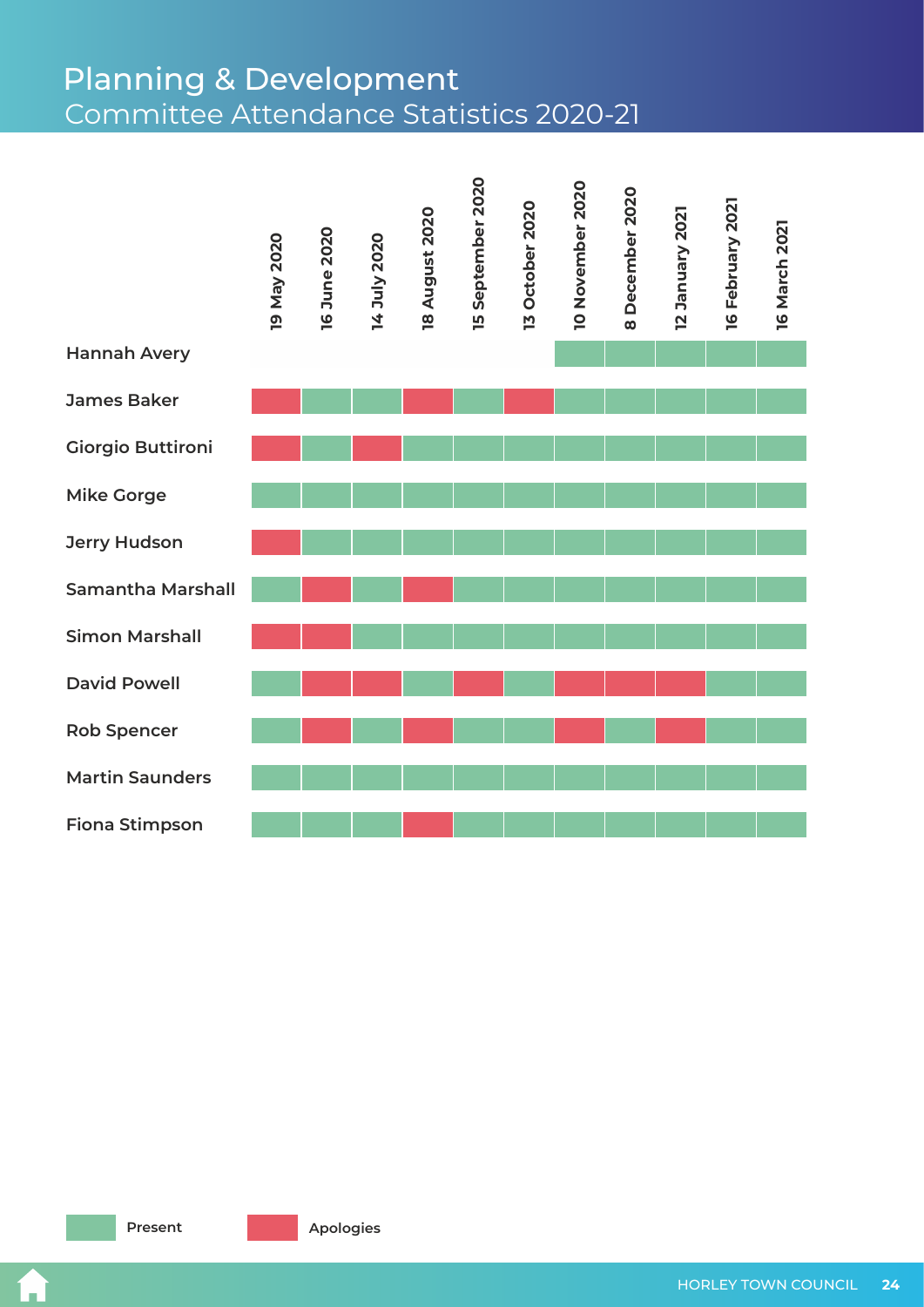# <span id="page-24-0"></span>Horley Town Council Income & Expenditure Account 31 Mar 2019 - 31 Mar 2020

| (Last) Year Ended<br>31 Mar 2019 |                                  | (Current) Year Ended<br>31 Mar 2020 |
|----------------------------------|----------------------------------|-------------------------------------|
|                                  |                                  |                                     |
|                                  | <b>INCOME</b>                    |                                     |
| 351,333.00                       | Precept                          | 372,755.00                          |
| 905.00                           | Court Lodge/Innes Pavilion       | 660.00                              |
| 44,856.56                        | Letting & Rent                   | 49,685.30                           |
| 49,888.16                        | Income                           | 58,448.72                           |
| 3,515.96                         | <b>Town Centre</b>               | 2,671.29                            |
| 4,328                            | General                          | 21.59                               |
| 4,518.38                         | Allotments                       | 3,119.92                            |
| 829.98                           | Office Expenditure               | 244.30                              |
| 8.60                             | <b>Horley Recreation Grounds</b> | 474,973.05                          |
|                                  | <b>Grounds Maintenance</b>       | 350.00                              |
| £460,184.32                      |                                  | £962,929.17                         |
|                                  |                                  |                                     |
|                                  | <b>EXPENSE</b>                   |                                     |
| 2,797.14                         | Lettings & Rent                  | 3,515.95                            |
| 98,977.47                        | Court Lodge/Innes Pavilion       | 10,597.15                           |
| 136,386.49                       | Salaries & Pensions              | 176,999.66                          |
| 25,334.82                        | Office Maintenance & Repairs     | 31,132.24                           |
| 12,649.51                        | <b>Town Centre</b>               | 10,494.28                           |
| 78,727.78                        | General                          | 100,845.38                          |
| 6,285.64                         | Security                         | 19,691.56                           |
| 16,933.79                        | Michael Crescent                 | 3,108.02                            |
| 12,689.43                        | Office Expenditure               | 17,677.07                           |
| 6,148.75                         | <b>Horley Recreation Ground</b>  | 572,117.15                          |
| 7,537.50                         | <b>Grants &amp; Donations</b>    | 7,500.00                            |
| 118,929.24                       | <b>Grounds Maintenance</b>       | 29.578.81                           |
| 52.00                            | Emlyn Meadows                    | 216.00                              |
| 2,801.13                         | Allotments                       | 6,915.08                            |
| £526,430.69                      |                                  | £990,399.35                         |
|                                  |                                  |                                     |
|                                  | <b>GENERAL FUND</b>              |                                     |
| 176,343.20                       | Balance at 01 Apr 2019           | 203,596.83                          |
| 460,184.32                       | ADD Total Income                 | 962,929.17                          |
| 636,527.52                       |                                  | 1,166,526.00                        |
| 526,430.69                       | <b>DEDUCT Total Expenditure</b>  | 990,399.35                          |
| 110,096.83                       |                                  | 176,126.65                          |
| $-93,500.00$                     | <b>DEDUCT Reserves Balance</b>   | $-35,813.00$                        |
| £203,596.83                      | Balance at 31 Mar 2020           | £211,939.65                         |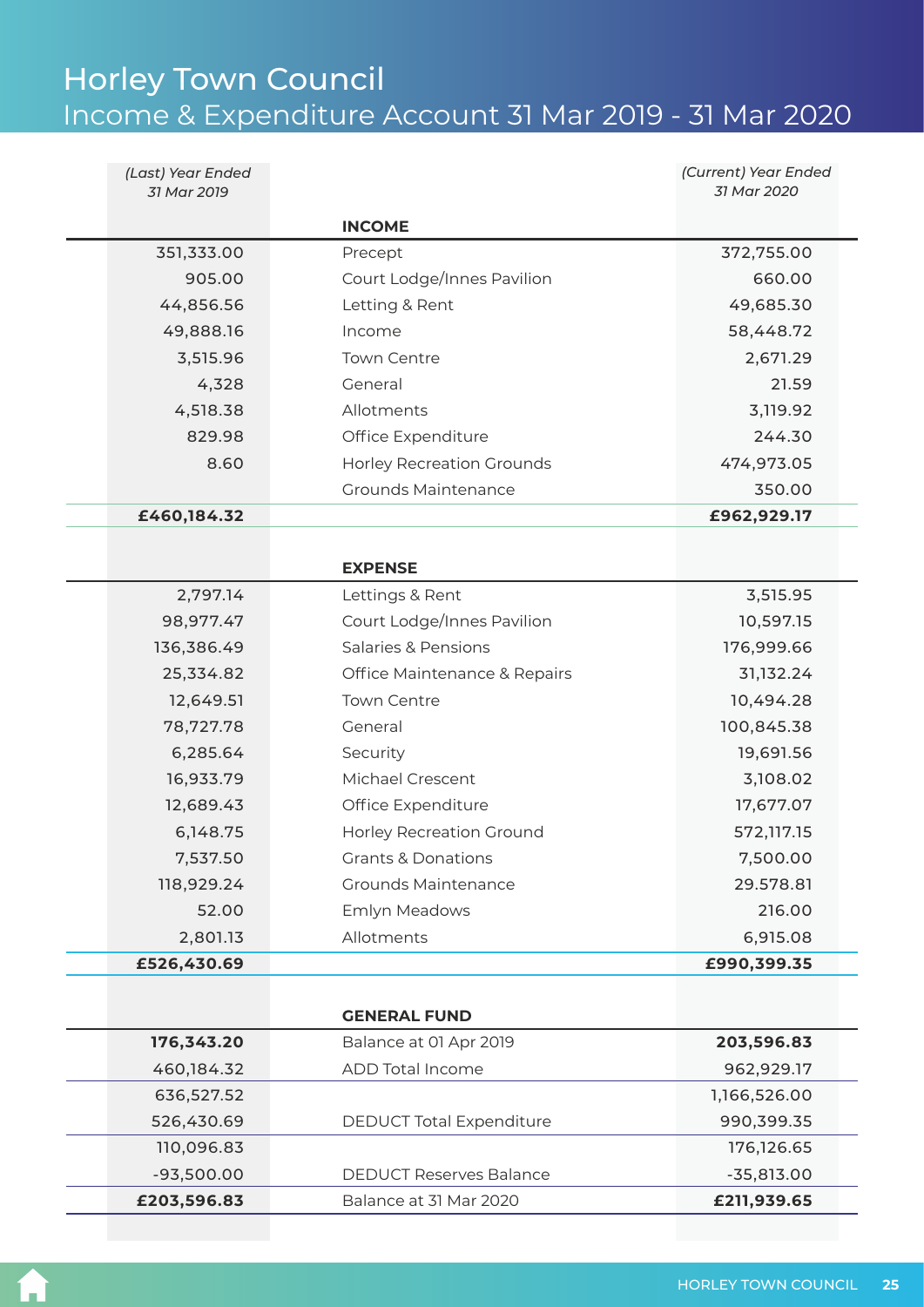<span id="page-25-0"></span>

| (Last) Year Ended<br>31 Mar 2019 |                                               | (Current) Year Ended<br>31 Mar 2020 |
|----------------------------------|-----------------------------------------------|-------------------------------------|
| £                                | <b>CURRENT ASSETS</b>                         | $\pmb{\epsilon}$                    |
| 0.00                             | Stocks and stores                             | 0.00                                |
| 0.00                             | Work in progress                              | 0.00                                |
| 799.61                           | Debtors (Net of provision for doubtful debts) | 799.61                              |
| 0.00                             | Payments in advance                           | 0.00                                |
| 7,716.29                         | VAT Recoverable                               | 7,716.29                            |
| 0.00                             | Temporary lendings (investments)              | 0.00                                |
| 388,715.63                       | Cash in hand                                  | 388,715.63                          |
| 397,231.53                       | <b>TOTAL ASSETS</b>                           | 397,231.53                          |
|                                  |                                               |                                     |
|                                  | <b>CURRENT LIABILITIES</b>                    |                                     |
| 56,390.75                        | Creditors                                     | 49,082.03                           |
|                                  |                                               |                                     |
|                                  |                                               |                                     |
| 340,840.78                       | <b>NET ASSETS</b>                             | 313,370.60                          |
|                                  |                                               |                                     |
|                                  | <b>Represented by:</b>                        |                                     |
| 203,596.83                       | <b>General Fund Balance</b>                   | 211,939.65                          |
|                                  | <b>Reserves:</b>                              |                                     |
| 0.00                             | Capital                                       | 0.00                                |
| 137,243.95                       | Earmarked                                     | 101,430.95                          |
| 0.00                             | Adjustments                                   | 0.00                                |
| 340,840.78                       |                                               | 313,370.60                          |
|                                  |                                               |                                     |

*The above statement represents fairly the financial position of the Council as at 31 March 2020*